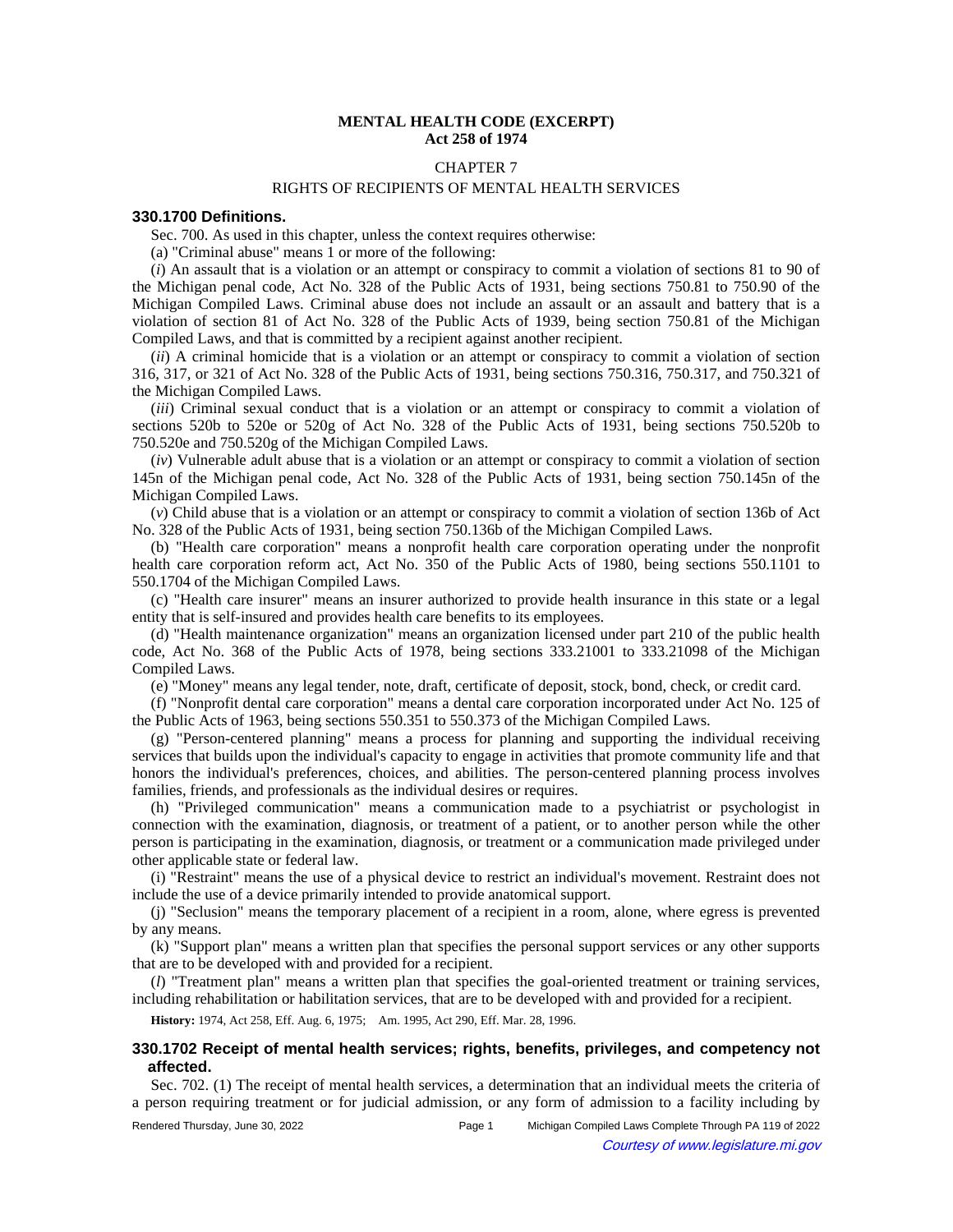judicial order shall not be used to deprive an individual of his or her rights, benefits, or privileges.

(2) The receipt of mental health services, a determination that an individual meets the criteria of a person requiring treatment or for judicial admission, or any form of admission to a facility including by judicial order does not constitute a determination or adjudication that the individual is incompetent as that term is used in other statutes.

History: 1974, Act 258, Eff. Aug. 6, 1975;-- Am. 1995, Act 290, Eff. Mar. 28, 1996.

# **330.1704 Rights of recipient.**

Sec. 704. (1) In addition to the rights, benefits, and privileges guaranteed by other provisions of law, the state constitution of 1963, and the constitution of the United States, a recipient of mental health services shall have the rights guaranteed by this chapter unless otherwise restricted by law.

(2) The rights enumerated in this chapter shall not be construed to replace or limit any other rights, benefits, or privileges of a recipient of services including the right to treatment by spiritual means if requested by the recipient, parent, or guardian.

(3) The provisions of this chapter shall be construed to protect and promote the dignity and respect to which a recipient of services is entitled.

History: 1974, Act 258, Eff. Aug. 6, 1975;-- Am. 1995, Act 290, Eff. Mar. 28, 1996.

### **330.1705 Second opinion.**

Sec. 705. (1) If an applicant for community mental health services has been denied mental health services, the applicant, his or her guardian if one has been appointed, or the applicant's parent or parents if the applicant is a minor may request a second opinion of the executive director. The executive director shall secure the second opinion from a physician, licensed psychologist, registered professional nurse, or master's level social worker, or master's level psychologist.

(2) If the individual providing the second opinion determines that the applicant has a serious mental illness, serious emotional disturbance, or a developmental disability, or is experiencing an emergency situation or urgent situation, the community mental health services program shall direct services to the applicant.

**History:** Add. 1995, Act 290, Eff. Mar. 28, 1996.

## **330.1706 Notice of rights.**

Sec. 706. Except as provided in section 707, applicants for and recipients of mental health services and in the case of minors, the applicant's or recipient's parent or guardian, shall be notified by the providers of those services of the rights guaranteed by this chapter. Notice shall be accomplished by providing an accurate summary of this chapter and chapter 7a to the applicant or recipient at the time services are first requested and by having a complete copy of this chapter and chapter 7a readily available for review by applicants and recipients.

History: 1974, Act 258, Eff. Aug. 6, 1975;-- Am. 1995, Act 290, Eff. Mar. 28, 1996.

#### **330.1706a Pamphlet; preparation; distribution; contents.**

Sec. 706a. (1) The department shall prepare and distribute to each community mental health services program copies of a pamphlet containing information regarding resources available to individuals with serious mental illness and their families. The information shall include a description of advocacy and support groups, and other information of interest to recipients and their families. The pamphlet shall include the name, address, and telephone number of the organization designated by the governor under section 931 to provide protection and advocacy for individuals with developmental disability or mental illness.

(2) A community mental health services program shall distribute the pamphlet described in subsection (1) to each recipient receiving services through the community mental health services program and, if applicable, to the recipient's guardian or the parent of a minor recipient.

**History:** Add. 1995, Act 290, Eff. Mar. 28, 1996.

### **330.1707 Rights of minor.**

Sec. 707. (1) A minor 14 years of age or older may request and receive mental health services and a mental health professional may provide mental health services, on an outpatient basis, excluding pregnancy termination referral services and the use of psychotropic drugs, without the consent or knowledge of the minor's parent, guardian, or person in loco parentis. Except as otherwise provided in this section, the minor's parent, guardian, or person in loco parentis shall not be informed of the services without the consent of the minor unless the mental health professional treating the minor determines that there is a compelling need for disclosure based on a substantial probability of harm to the minor or to another individual, and if the minor is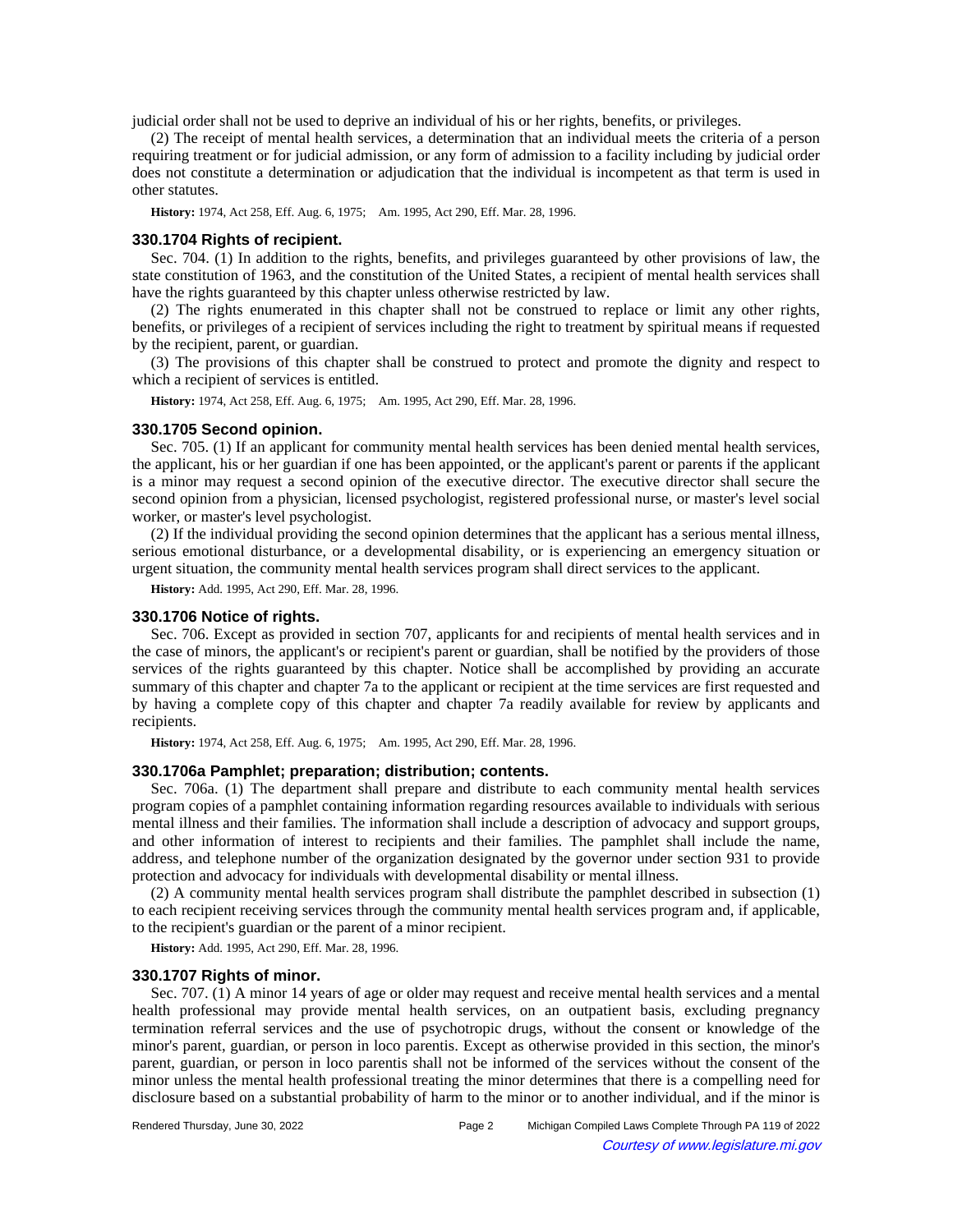notified of the mental health professional's intent to inform the minor's parent, guardian, or person in loco parentis.

(2) Services provided to a minor under this section shall, to the extent possible, promote the minor's relationship to the parent, guardian, or person in loco parentis, and shall not undermine the values that the parent, guardian, or person in loco parentis has sought to instill in the minor.

(3) Services provided to a minor under this section shall be limited to not more than 12 sessions or 4 months per request for services. After the twelfth session or fourth month of services the mental health professional shall terminate the services or, with the consent of the minor, notify the parent, guardian, or person in loco parentis to obtain consent to provide further outpatient services.

(4) The minor's parent, guardian, or person in loco parentis is not liable for the costs of services that are received by a minor under subsection (1).

(5) This section does not relieve a mental health professional from his or her duty to report suspected child abuse or neglect under section 3 of the child protection law, Act No. 238 of the Public Acts of 1975, being section 722.623 of the Michigan Compiled Laws.

History: Add. 1984, Act 186, Imd. Eff. July 3, 1984;- Am. 1995, Act 290, Eff. Mar. 28, 1996.

#### **330.1708 Suitable services; treatment environment; setting; rights.**

Sec. 708. (1) A recipient shall receive mental health services suited to his or her condition.

(2) Mental health services shall be provided in a safe, sanitary, and humane treatment environment.

(3) Mental health services shall be offered in the least restrictive setting that is appropriate and available.

(4) A recipient has the right to be treated with dignity and respect.

History: 1974, Act 258, Eff. Aug. 6, 1975;-Am. 1995, Act 290, Eff. Mar. 28, 1996.

### **330.1710 Physical and mental examination; reexamination.**

Sec. 710. Within 24 hours after admission, each resident of a hospital or center shall receive a comprehensive physical and mental examination. Each resident shall be periodically reexamined not less often than annually.

History: 1974, Act 258, Eff. Aug. 6, 1975;-- Am. 1995, Act 290, Eff. Mar. 28, 1996.

#### **330.1711 Rights of family members.**

Sec. 711. Family members of recipients shall be treated with dignity and respect. They shall be given an opportunity to provide information to the treating professionals. They shall also be provided an opportunity to request and receive educational information about the nature of disorders, medications and their side effects, available support services, advocacy and support groups, financial assistance and coping strategies.

**History:** Add. 1995, Act 290, Eff. Mar. 28, 1996.

## **330.1712 Individualized written plan of services.**

Sec. 712. (1) The responsible mental health agency for each recipient shall ensure that a person-centered planning process is used to develop a written individual plan of services in partnership with the recipient. A preliminary plan shall be developed within 7 days of the commencement of services or, if an individual is hospitalized for less than 7 days, before discharge or release. The individual plan of services shall consist of a treatment plan, a support plan, or both. A treatment plan shall establish meaningful and measurable goals with the recipient. The individual plan of services shall address, as either desired or required by the recipient, the recipient's need for food, shelter, clothing, health care, employment opportunities, educational opportunities, legal services, transportation, and recreation. The plan shall be kept current and shall be modified when indicated. The individual in charge of implementing the plan of services shall be designated in the plan.

(2) If a recipient is not satisfied with his or her individual plan of services, the recipient, the person authorized by the recipient to make decisions regarding the individual plan of services, the guardian of the recipient, or the parent of a minor recipient may make a request for review to the designated individual in charge of implementing the plan. The review shall be completed within 30 days and shall be carried out in a manner approved by the appropriate governing body.

(3) An individual chosen or required by the recipient may be excluded from participation in the planning process only if inclusion of that individual would constitute a substantial risk of physical or emotional harm to the recipient or substantial disruption of the planning process. Justification for an individual's exclusion shall be documented in the case record.

History: 1974, Act 258, Eff. Aug. 6, 1975;—Am. 1995, Act 290, Eff. Mar. 28, 1996;—Am. 1996, Act 588, Imd. Eff. Jan. 21, 1997.

#### **330.1713 Choice of physician or mental health professional.**

| Rendered Thursday, June 30, 2022 | Page 3 | Michigan Compiled Laws Complete Through PA 119 of 2022 |
|----------------------------------|--------|--------------------------------------------------------|
| $\odot$                          |        | Courtesy of www.legislature.mi.gov                     |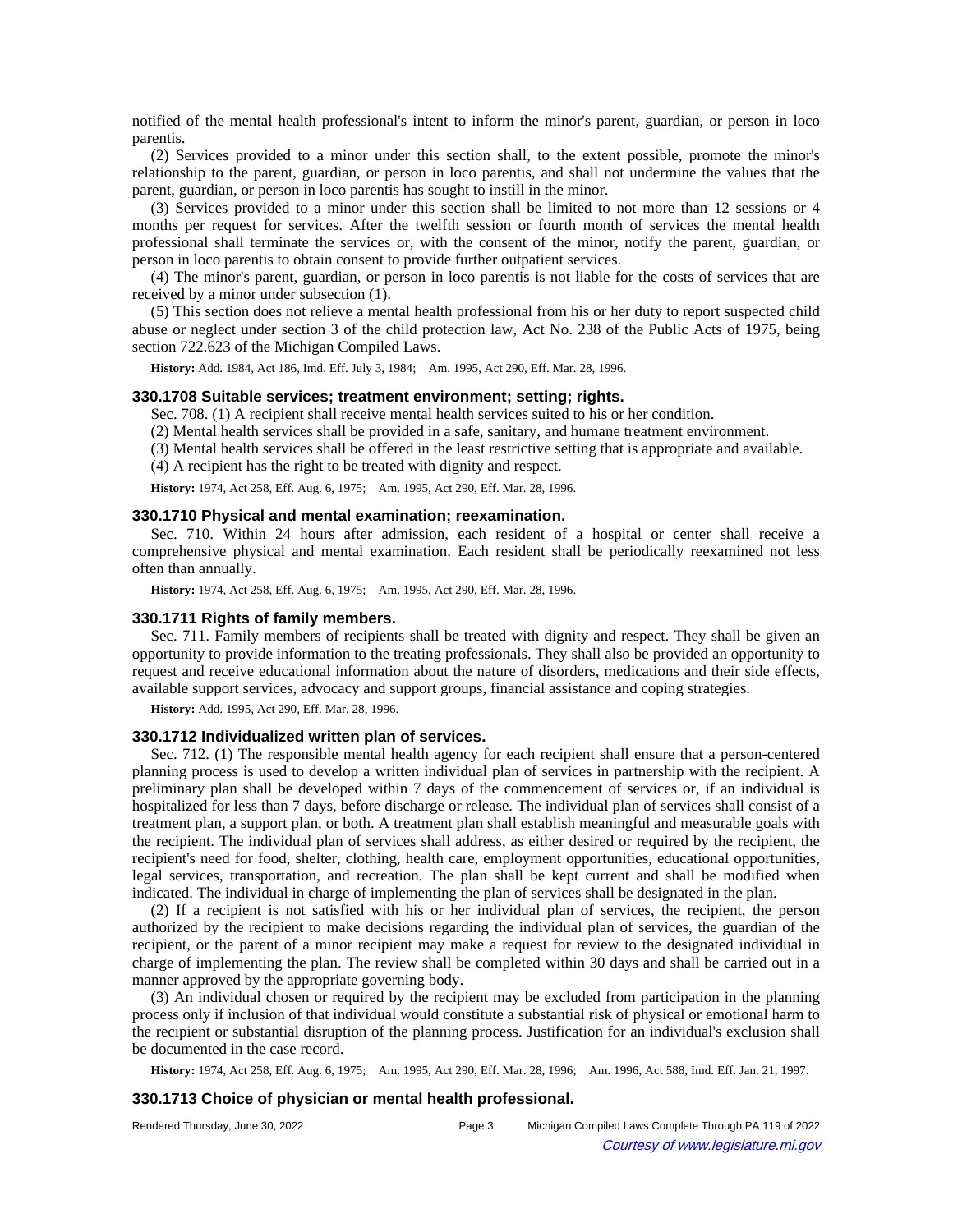Sec. 713. A recipient shall be given a choice of physician or other mental health professional in accordance with the policies of the community mental health services program, licensed hospital, or service provider under contract with the community mental health services program, or licensed hospital providing services and within the limits of available staff in the community mental health services program, licensed hospital, or service provider under contract with the community mental health services program, or licensed hospital.

**History:** Add. 1995, Act 290, Eff. Mar. 28, 1996.

# **330.1714 Informing resident of clinical status and progress.**

Sec. 714. A recipient shall be informed orally and in writing of his or her clinical status and progress at reasonable intervals established in the individual plan of services in a manner appropriate to his or her clinical condition.

History: 1974, Act 258, Eff. Aug. 6, 1975;-- Am. 1995, Act 290, Eff. Mar. 28, 1996.

## **330.1715 Services of mental health professional.**

Sec. 715. If a resident is able to secure the services of a mental health professional, he or she shall be allowed to see the professional at any reasonable time.

History: 1974, Act 258, Eff. Aug. 6, 1975;-- Am. 1995, Act 290, Eff. Mar. 28, 1996.

### **330.1716 Surgery; consent.**

Sec. 716. (1) Except as provided in subsections (2) and (3), a recipient of mental health services shall not have surgery performed upon him or her unless consent is obtained from 1 of the following:

(a) The recipient if he or she is 18 years of age or over and does not have a guardian for medical purposes.

(b) The guardian of the recipient if the guardian is legally empowered to execute a consent to surgery.

(c) The parent of the recipient who has legal and physical custody of the recipient, if the recipient is less than 18 years of age.

(d) The representative authorized to consent under a durable power of attorney or other advance directive.

(2) If the life of a recipient is threatened and there is not time to obtain consent, surgery may be performed without consent after the medical necessity for the procedure has been documented and the documentation has been entered into the record of the recipient.

(3) If surgery is considered advisable for a recipient, and if no one eligible under subsection (1) to give consent can be found after diligent effort, a probate court may, upon petition and after hearing, consent to performance of the surgery in lieu of the individual eligible to give consent.

History: 1974, Act 258, Eff. Aug. 6, 1975;-- Am. 1995, Act 290, Eff. Mar. 28, 1996.

### **330.1717 Electroconvulsive therapy or other procedure; consent.**

Sec. 717. (1) A recipient shall not be the subject of electroconvulsive therapy or a procedure intended to produce convulsions or coma unless consent is obtained from the following:

(a) The recipient, if he or she is 18 years of age or older and does not have a guardian for medical purposes.

(b) The recipient's parent who has legal and physical custody of the recipient, if the recipient is less than 18 years of age.

(c) The recipient's guardian, if the guardian has power to execute a consent to procedures described in this section.

(d) The recipient's designated representative, if a durable power of attorney or other advance directive grants the representative authority to consent to procedures described in this section.

(2) If a guardian consents to a procedure described in this section, the procedure shall not be initiated until 2 psychiatrists have examined the recipient and documented in the recipient's medical record their concurrence with the decision to administer the procedure.

(3) If a parent or guardian of a minor consents to a procedure described in this section, the procedure shall not be initiated until 2 child and adolescent psychiatrists, neither of whom may be the treating psychiatrist, have examined the minor and documented in the minor's medical record their concurrence with the decision to administer the procedure.

(4) A minor or an advocate designated by the minor may object to the administration of a procedure described in this section. The objection shall be made either orally or in writing to the probate court. The procedure shall not be initiated before a court hearing on the minor's or advocate's objection.

(5) At least 72 hours, excluding Sundays or holidays, before the initiation of a procedure described in this section, a minor shall be informed that he or she has a right to object to the procedure.

(6) If a procedure described in this section is considered advisable for a recipient and an individual eligible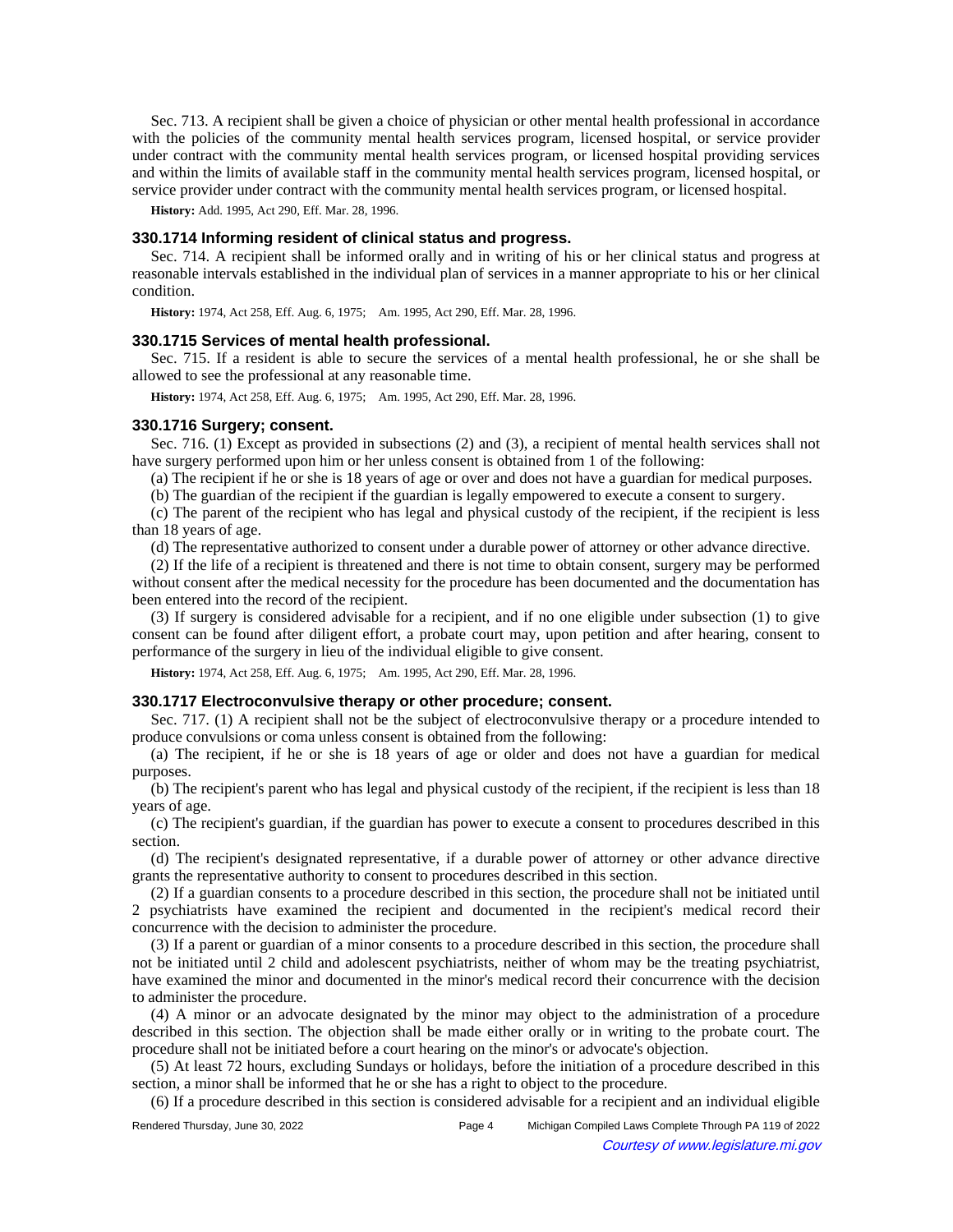to give consent for the procedure is not located after diligent effort, a probate court may, upon petition and after a hearing, consent to administration of the procedure in lieu of the individual eligible to give consent.

**History:** Add. 1995, Act 290, Eff. Mar. 28, 1996.

#### **330.1718 Psychotropic drugs.**

Sec. 718. Psychotropic drugs shall not be administered to an individual who has been hospitalized by medical certification or by petition under chapter 4 or 5 on the day preceding and on the day of his or her court hearing unless the individual consents or unless the administration of the psychotropic drugs is necessary to prevent physical injury to the individual or others.

History: 1974, Act 258, Eff. Aug. 6, 1975;-- Am. 1995, Act 290, Eff. Mar. 28, 1996.

## **330.1719 Psychotropic drug treatment; duties of prescriber or licensed health professional.**

Sec. 719. Before initiating a course of psychotropic drug treatment for a recipient, the prescriber or a licensed health professional acting under the delegated authority of the prescriber shall do both of the following:

(a) Explain the specific risks and the most common adverse effects that have been associated with that drug.

(b) Provide the individual with a written summary of the most common adverse effects associated with that drug.

History: Add. 1995, Act 290, Eff. Mar. 28, 1996;**--**Am. 1996, Act 588, Imd. Eff. Jan. 21, 1997.

# **330.1720 Statistical report of deaths; investigation.**

Sec. 720. (1) The department shall provide an annual statistical report to the members of the house and senate standing committees and appropriations subcommittees with legislative oversight of mental health issues summarizing all deaths and causes of deaths, if known, of mental health care recipients that have been reported to the department, including deaths that occurred within 48 hours after discharge, and all deaths that have occurred in state facilities.

(2) In the report described in subsection (1), the department must include information indicating whether or not it has initiated an investigation or is in the process of an investigation as required under section 721 regarding the recipient's death and, if known, the findings of the investigation.

History: Add. 1995, Act 290, Eff. Mar. 28, 1996;-- Am. 2020, Act 318, Eff. Mar. 24, 2021.

**Compiler's note:** Former MCL 330.1720, which pertained to facility standards report, was repealed by Act 302 of 1986, Imd. Eff. Dec. 22, 1986.

### **330.1721 Investigation of certain deaths reported by psychiatric hospital or psychiatric unit.**

Sec. 721. The department must investigate all deaths reported by a psychiatric hospital or psychiatric unit that are the result of a suicide or where the cause of death is reported as unknown.

**History:** Add. 2020, Act 318, Eff. Mar. 24, 2021.

#### **330.1722 Protection of recipient from abuse or neglect.**

Sec. 722. (1) A recipient of mental health services shall not be subjected to abuse or neglect.

(2) The department, each community mental health services program, each licensed hospital, and each service provider under contract with the department, community mental health services program, or licensed hospital shall ensure that appropriate disciplinary action is taken against those who have engaged in abuse or neglect.

(3) A recipient of mental health services who is abused or neglected has a right to pursue injunctive and other appropriate civil relief.

History: 1974, Act 258, Eff. Aug. 6, 1975;-- Am. 1995, Act 290, Eff. Mar. 28, 1996.

### **330.1723 Suspected abuse of recipient or resident; report to law enforcement agency.**

Sec. 723. (1) A mental health professional, a person employed by or under contract to the department, a licensed facility, or a community mental health services program, or a person employed by a provider under contract to the department, a licensed facility, or a community mental health services program who has reasonable cause to suspect the criminal abuse of a recipient immediately shall make or cause to be made, by telephone or otherwise, an oral report of the suspected criminal abuse to the law enforcement agency for the county or city in which the criminal abuse is suspected to have occurred or to the state police.

(2) Within 72 hours after making the oral report, the reporting individual shall file a written report with the law enforcement agency to which the oral report was made, and with the chief administrator of the facility or agency responsible for the recipient.<br>Rendered Thursday, June 30, 2022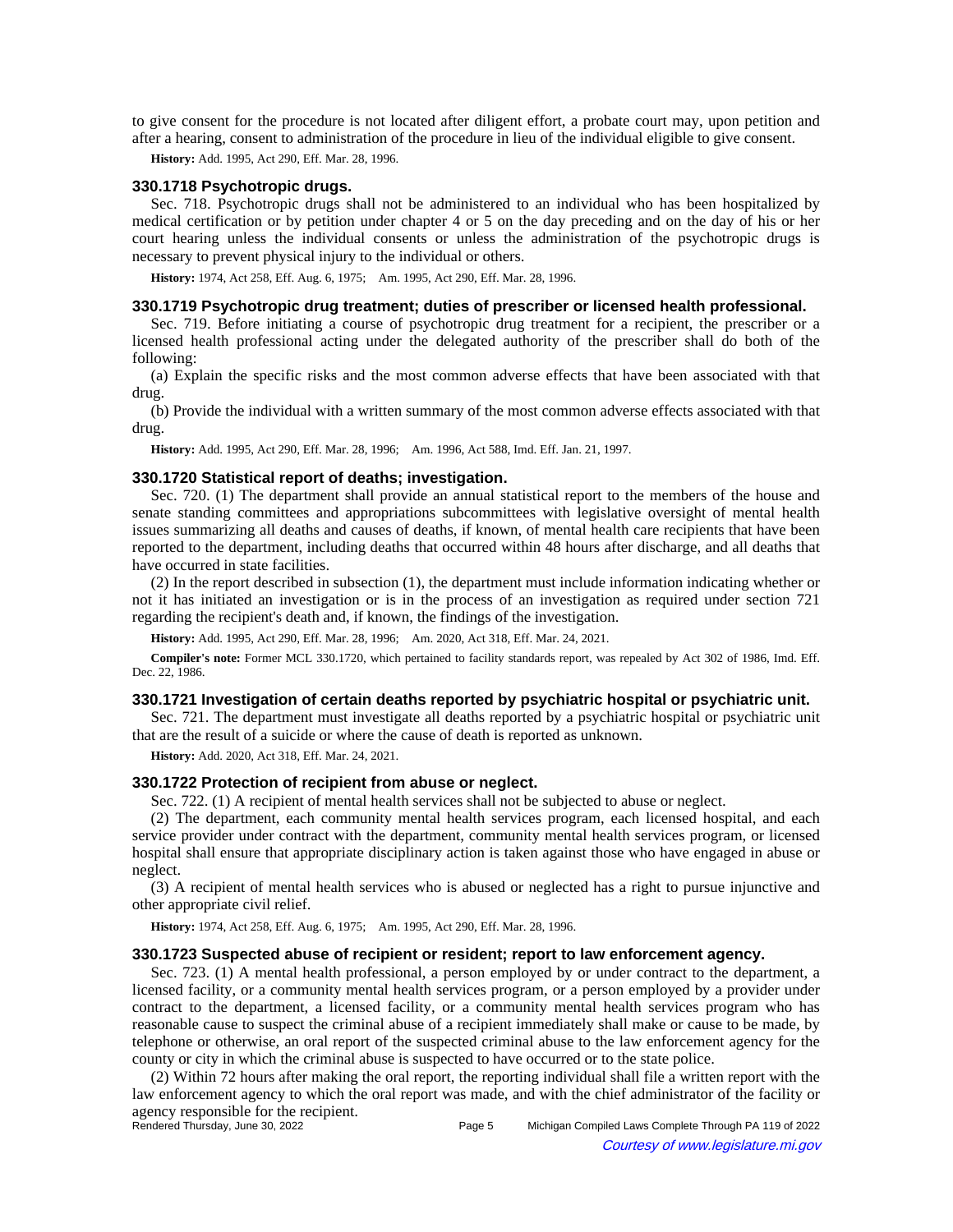(3) The written report required by subsection (2) shall contain the name of the recipient and a description of the criminal abuse and other information available to the reporting individual that might establish the cause of the criminal abuse and the manner in which it occurred. The report shall become a part of the recipient's clinical record. Before the report becomes part of the recipient's clinical record, the names of the reporting individual and the individual accused of committing the criminal abuse, if contained in the report, shall be deleted.

(4) The identity of an individual who makes a report under this section is confidential and is not subject to disclosure without the consent of that individual or by order or subpoena of a court of record. An individual acting in good faith who makes a report of criminal abuse against a recipient is immune from civil or criminal liability that might otherwise be incurred. The immunity from civil or criminal liability granted by this subsection extends only to acts done under this section and does not extend to a negligent act that causes personal injury or death.

(5) An individual who makes a report under this section in good faith shall not be dismissed or otherwise penalized by an employer or contractor for making the report.

(6) This section does not relieve an individual from the duty to report criminal abuse under other applicable law.

(7) The department, a community mental health services program, a licensed facility, and a service provider under contract with the department, community mental health services program, or licensed facility shall cooperate in the prosecution of appropriate criminal charges against those who have engaged in criminal abuse.

(8) Except as otherwise provided in subsection (5), this section does not preclude nor hinder the department, a licensed facility, a community mental health services program, or a service provider under contract to the department, a licensed facility, or a community mental health services program from investigating reported claims of criminal abuse of a recipient by its employees, and from taking appropriate disciplinary action against its employees based upon that investigation.

(9) This section does not require a person to report suspected criminal abuse if either of the following applies:

(a) The individual has knowledge that the incident of suspected criminal abuse has been reported to the appropriate law enforcement agency as provided in this section.

(b) The suspected criminal abuse occurred more than 1 year before the date on which it first became known to an individual who would otherwise be required to make a report.

(10) This section does not require an individual required to report suspected criminal abuse under subsection (1) to disclose confidential information or a privileged communication except under 1 or both of the following circumstances:

(a) If the suspected criminal abuse is alleged to have been committed or caused by a mental health professional, an individual employed by or under contract to the department, a licensed facility, or a community mental health services program, or an individual employed by a service provider under contract to the department, a licensed facility, or a community mental health services program.

(b) If the suspected criminal abuse is alleged to have been committed in 1 of the following:

(*i*) A state facility or a licensed facility.

(*ii*) A county community mental health services program site.

(*iii*) The work site of an individual employed by or under contract to the department, a licensed facility, or a community mental health services program or a provider under contract to the department, a licensed facility, or a community mental health services program.

(*iv*) A place where a recipient is under the supervision of an individual employed by or under contract to the department, a licensed facility, a community mental health services program, or a provider under contract to the department, a licensed facility, or a community mental health services program.

History: Add. 1986, Act 224, Eff. Mar. 31, 1987;--Am. 1988, Act 32, Imd. Eff. Feb. 25, 1988;--Am. 1995, Act 290, Eff. Mar. 28, 1996.

# **330.1723a Appointment of guardian ad litem.**

Sec. 723a. The court with jurisdiction in each case resulting from a report made under section 723 shall appoint a guardian ad litem for the recipient.

History: Add. 1986, Act 224, Eff. Mar. 31, 1987;-- Am. 1995, Act 290, Eff. Mar. 28, 1996.

# **330.1723b Report by person not employed by or under contract to department, facility, or community mental health services program.**

Sec. 723b. Section 723 does not prohibit an individual who is not employed by or under contract to the

Rendered Thursday, June 30, 2022 Page 6 Michigan Compiled Laws Complete Through PA 119 of 2022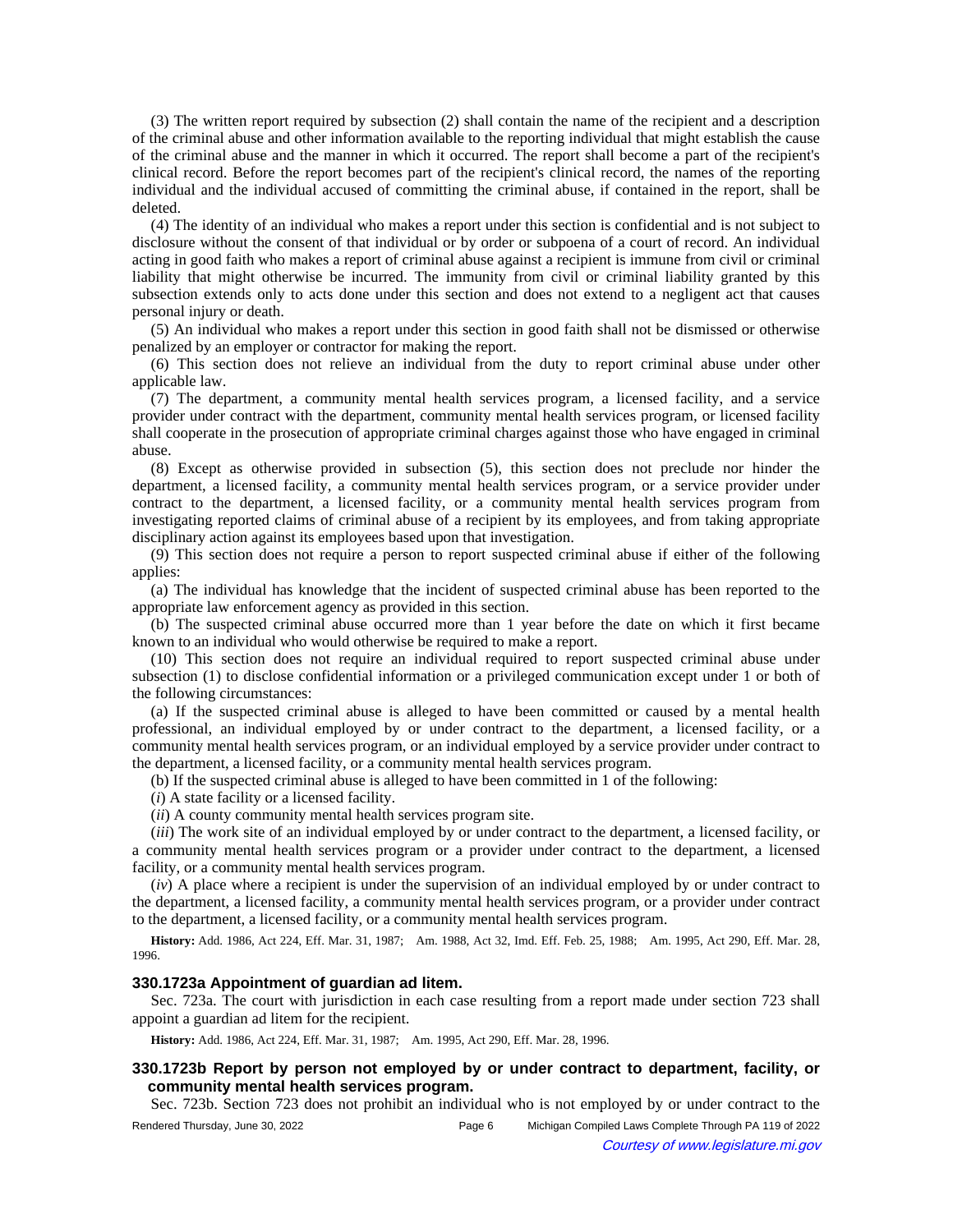department, a licensed facility, or a community mental health services program and who has reasonable cause to suspect the criminal abuse of a recipient from making a report to the appropriate law enforcement agency or to the department or community mental health services program.

History: Add. 1986, Act 224, Eff. Mar. 31, 1987;-- Am. 1995, Act 290, Eff. Mar. 28, 1996.

## **330.1723c Violation of MCL 330.1723 or making of false report as misdemeanor; civil liability.**

Sec. 723c. (1) An individual who intentionally violates section 723 or who knowingly makes a false report pursuant to section 723 is guilty of a misdemeanor.

(2) An individual who violates section 723 is civilly liable for the damages proximately caused by the violation.

History: Add. 1986, Act 224, Eff. Mar. 31, 1987;-- Am. 1995, Act 290, Eff. Mar. 28, 1996.

## **330.1724 Fingerprints, photographs, audiorecording, or use of 1-way glass.**

Sec. 724. (1) A recipient of mental health services shall not be fingerprinted, photographed, audiorecorded, or viewed through a 1-way glass except in the circumstances and under the conditions set forth in this section. As used in this section, photographs include still pictures, motion pictures, and recordings.

(2) Fingerprints, photographs, or audiorecordings may be taken and used and 1-way glass may be used in order to provide services, including research, to a recipient or in order to determine the name of the recipient only when prior written consent is obtained from 1 of the following:

(a) The recipient if 18 years of age or over and competent to consent.

(b) The guardian of the recipient if the guardian is legally empowered to execute such a consent.

(c) The parent with legal and physical custody of the recipient if the recipient is less than 18 years of age.

(3) Fingerprints, photographs, or audiorecordings taken in order to provide services to a recipient, and any copies of them, shall be kept as part of the record of the recipient.

(4) Fingerprints, photographs, or audiorecordings taken in order to determine the name of a recipient shall be kept as part of the record of the recipient, except that when necessary the fingerprints, photographs, or audiorecordings may be delivered to others for assistance in determining the name of the recipient. Fingerprints, photographs, or audiorecordings so delivered shall be returned together with copies that were made. An individual receiving fingerprints, photographs, or audiorecordings shall be informed of the requirement that return be made. Upon return, the fingerprints, photographs, or audiorecordings, together with copies, shall be kept as part of the record of the recipient.

(5) Fingerprints, photographs, or audiorecordings in the record of a recipient, and any copies of them, shall be given to the recipient or destroyed when they are no longer essential in order to achieve 1 of the objectives set forth in subsection (2), or upon discharge of the resident, whichever occurs first.

(6) Photographs of a recipient may be taken for purely personal or social purposes and shall be maintained as the recipient's personal property. A photograph of a recipient shall not be taken or used under this subsection if the recipient has indicated his or her objection.

(7) Photographs or audiorecordings may be taken and 1-way glass may be used for educational or training purposes only when express written consent is obtained from 1 of the following:

(a) The recipient if 18 years of age or over and competent to consent.

(b) The guardian of the recipient if the guardian is legally empowered to execute such a consent.

(c) The parent with legal and physical custody of the recipient if the recipient is less than 18 years of age.

(8) This section does not apply to recipients of mental health services referred under chapter 10.

(9) Video surveillance may be conducted in a psychiatric hospital for purposes of safety, security, and quality improvement. Video surveillance may only be conducted in common areas such as hallways, nursing station areas, and social activity areas within the psychiatric unit. Video surveillance recordings taken in common areas shall not be used for treatment or therapeutic purposes. Before implementation of video surveillance, the psychiatric hospital shall establish written policies and procedures that address, at a minimum, all of the following:

(a) Identification of locations where video surveillance images will be recorded and saved.

(b) Mechanisms by which recipients and visitors will be advised of the video surveillance.

(c) Security provisions that assure that only authorized staff members have access to view recorded surveillance video. The security provisions shall include all of the following:

(*i*) Who may authorize viewing of recorded surveillance video.

(*ii*) Circumstances under which recorded surveillance video may be viewed.

(*iii*) Who may view recorded surveillance video with proper authorization.

(*iv*) Safeguards to prevent and detect unauthorized viewing of recorded surveillance video.

(*v*) Circumstances under which recorded surveillance video may be duplicated and what steps will be taken Rendered Thursday, June 30, 2022 Page 7 Michigan Compiled Laws Complete Through PA 119 of 2022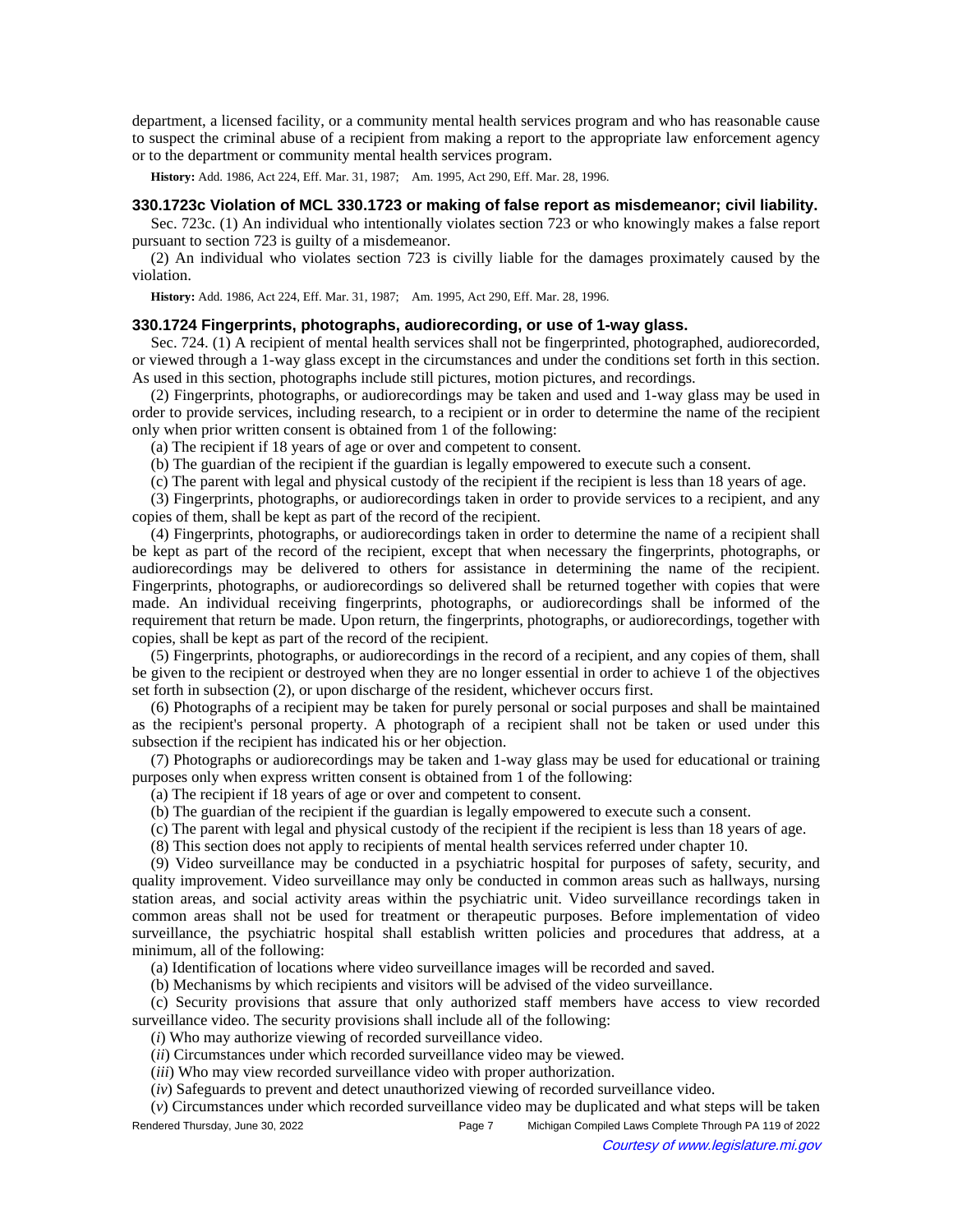to prevent unauthorized distribution of the duplicate.

(d) Documentation required to be maintained for each instance of authorized access, viewing duplication, or distribution of any recorded surveillance videos.

(e) Process to assure retrieval of distributed recorded surveillance video when the purpose for which the video was distributed no longer exists.

(f) Archived footage of video surveillance recordings for up to 30 days unless notice is received that an incident requires investigation by the department's office of recipient rights, the licensing division of the bureau of health systems, law enforcement, licensed psychiatric hospital or unit office of recipient rights, and the United States department of health and human services centers for medicaid and medicare services. In that case, archived footage of video surveillance recordings may be retained for the duration of the investigation.

(g) Recorded video surveillance images shall not be maintained as part of a recipient's clinical record.

History: 1974, Act 258, Eff. Aug. 6, 1975;-- Am. 1975, Act 208, Imd. Eff. Aug. 21, 1975;-- Am. 1995, Act 290, Eff. Mar. 28, 1996; Am. 2012, Act 508, Eff. Mar. 28, 2013.

### **330.1726 Communication by mail and telephone; visits.**

Sec. 726. (1) A resident is entitled to unimpeded, private, and uncensored communication with others by mail and telephone and to visit with persons of his or her choice, except in the circumstances and under the conditions set forth in this section.

(2) Each facility shall endeavor to implement the rights guaranteed by subsection (1) by making telephones reasonably accessible, by ensuring that correspondence can be conveniently and confidentially received and mailed, and by making space for visits available. Writing materials, telephone usage funds, and postage shall be provided in reasonable amounts to residents who are unable to procure such items.

(3) Reasonable times and places for the use of telephones and for visits may be established and, if established, shall be in writing and posted in each living unit of a residential program.

(4) The right of a resident to communicate by mail or telephone or receive visitors shall not be further limited except as authorized in the resident's individual plan of services.

(5) A limitation upon the rights guaranteed by subsection (1) shall not apply between a resident and an attorney or a court, or between a resident and other individuals if the communication involves matters that are or may be the subject of legal inquiry.

History: 1974, Act 258, Eff. Aug. 6, 1975;-- Am. 1995, Act 290, Eff. Mar. 28, 1996.

#### **330.1728 Personal property.**

Sec. 728. (1) A resident is entitled to receive, possess, and use all personal property, including clothing, except in the circumstances and under the conditions set forth in this section.

(2) Each facility shall provide a reasonable amount of storage space to each resident for his or her clothing and other personal property. The resident shall be permitted to inspect personal property at reasonable times.

(3) A facility may exclude particular kinds of personal property from the facility. Any exclusions shall be officially adopted and shall be in writing and posted in each residential unit.

(4) The individual in charge of the plan of services for a resident may limit the rights guaranteed by subsection (1) if each limitation is essential for 1 of the following purposes:

(a) In order to prevent theft, loss, or destruction of the property, unless a waiver is signed by the resident.

(b) In order to prevent the resident from physically harming himself, herself, or others.

(5) A limitation adopted under the authority of subsection (4), the date it expires, and justification for its adoption shall be promptly noted in the record of the resident.

(6) A limitation adopted under the authority of subsection (4) shall be removed when the circumstance that justified its adoption ceases to exist.

(7) A receipt shall be given to a resident and an individual designated by the resident for any of his or her personal property taken into the possession of the facility. Any personal property in the possession of a facility at the time the resident to whom the property belongs is released from the facility shall be returned to the resident.

History: 1974, Act 258, Eff. Aug. 6, 1975;-- Am. 1995, Act 290, Eff. Mar. 28, 1996.

#### **330.1730 Money.**

Sec. 730. (1) The department shall establish policies and procedures designed to ensure that money in the accounts of residents of a state facility are safeguarded against theft, loss, or misappropriation.

(2) A state facility may require that all money that is on the person of a resident, that comes to a resident, or that the facility receives on behalf of the resident under a benefit arrangement or otherwise, be turned over to the facility for safekeeping. The money shall be accounted for in the name of the resident and recorded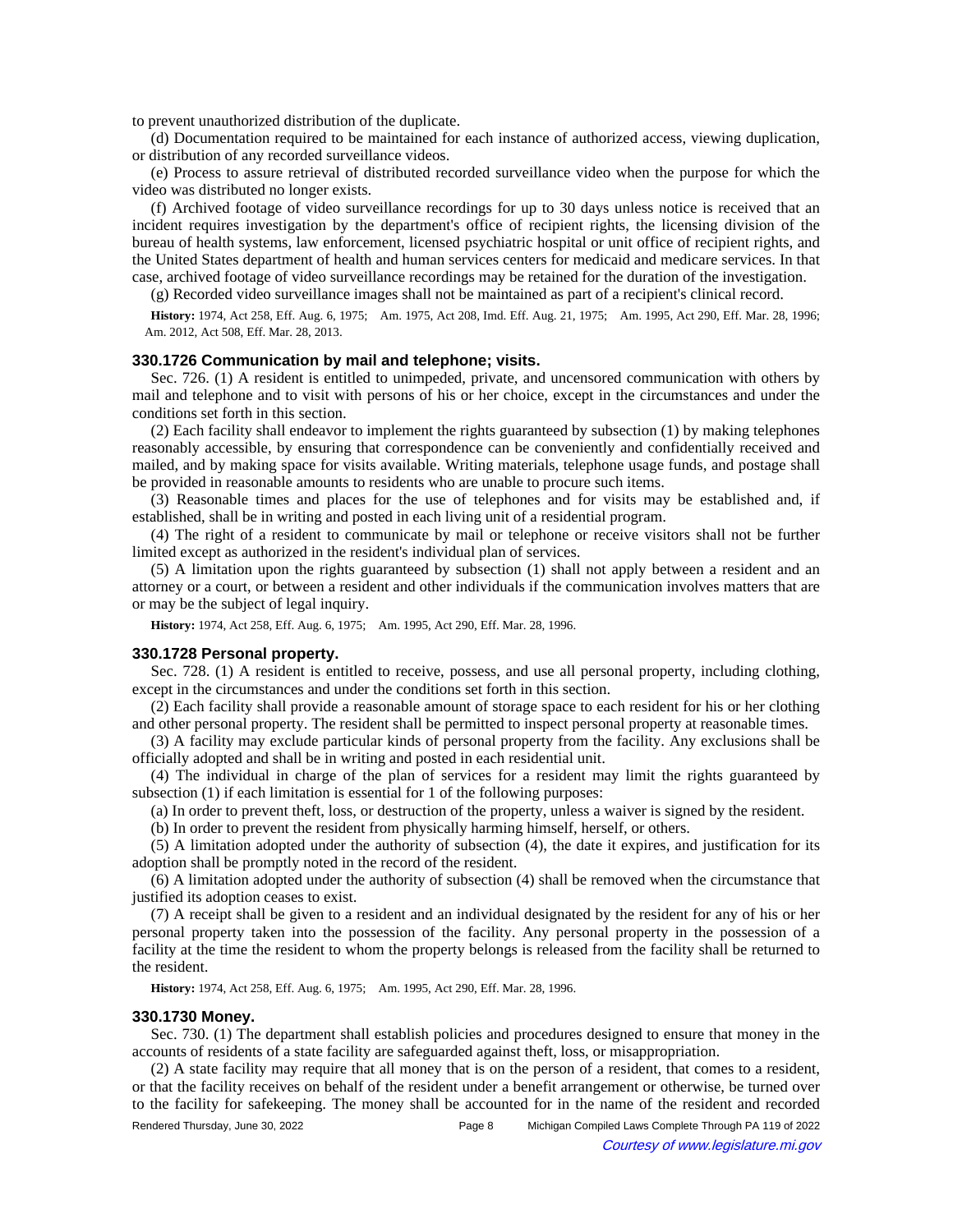periodically in the records of the resident. Upon request, money accounted for in the name of a resident shall be turned over to a legal guardian of the resident if the guardian has such authority.

(3) A resident of a state facility is entitled to easy access to the money in his or her account and to spend or otherwise use the money as he or she chooses, except as provided in policies and procedures of the department established under subsection (1). Policies and procedures shall be established in writing for each state facility giving residents easy access to the money in their accounts and enabling residents to spend or otherwise use their money as they choose.

(4) Money accounted for in the name of a resident of a state facility may be deposited with a financial institution. Any earnings attributable to money in an account of a resident shall be credited to that account.

(5) All money, including any earnings, in an account of a resident of a state facility shall be delivered to the resident upon his or her release from the facility.

**History:** 1974, Act 258, Eff. Aug. 6, 1975;-- Am. 1995, Act 290, Eff. Mar. 28, 1996.

#### **330.1732 Accepting funds for use of resident.**

Sec. 732. A state facility may accept funds that a parent, guardian, or other individual wishes to provide for the use or benefit of a resident of the facility. Unless otherwise restricted by law, the possession and use of funds so provided are governed by section 730, the individual plan of services, and any additional directions given by the provider of the funds.

History: 1974, Act 258, Eff. Aug. 6, 1975;-- Am. 1995, Act 290, Eff. Mar. 28, 1996.

### **330.1734 Facility as representative payee or fiduciary.**

Sec. 734. In the absence of any other responsible party, a state facility may accept an appointment to serve as a representative payee, fiduciary, or in a similar capacity for payments to a resident under a public or private benefit arrangement unless otherwise restricted by law. Funds received under that arrangement are subject to section 730 except to the extent laws or regulations governing payment of the benefits provide otherwise.

History: 1974, Act 258, Eff. Aug. 6, 1975;-- Am. 1995, Act 290, Eff. Mar. 28, 1996.

## **330.1736 Performance of labor by resident.**

Sec. 736. (1) A resident may perform labor that contributes to the operation and maintenance of the facility for which the facility would otherwise employ someone only if the resident voluntarily agrees to perform the labor, engaging in the labor would not be inconsistent with the individual plan of services for the resident, and the amount of time or effort necessary to perform the labor would not be excessive. In no event shall discharge or privileges be conditioned upon the performance of such labor.

(2) A resident who performs labor that contributes to the operation and maintenance of the facility for which the facility would otherwise employ someone shall be compensated appropriately and in accordance with applicable federal and state labor laws, including minimum wage and minimum wage reduction provisions.

(3) A resident who performs labor other than that described in subsection (2) shall be compensated an appropriate amount if an economic benefit to another individual or agency results from his or her labor.

(4) The governing body of the facility may provide for compensation of a resident when he or she performs labor not governed by subsection (2) or (3).

(5) Subsections (1), (2), and (3) do not apply to labor of a personal housekeeping nature or labor performed as a condition of residence in a small group living arrangement.

(6) One-half of any compensation paid to a resident under this section is exempt from collection under this act as payment for services rendered.

History: 1974, Act 258, Eff. Aug. 6, 1975;-- Am. 1995, Act 290, Eff. Mar. 28, 1996.

#### **330.1738 Repealed. 1995, Act 290, Eff. Mar. 28, 1996.**

**Compiler's note:** The repealed section pertained to right to education.

# **330.1740 Physical restraint.**

Sec. 740. (1) A resident shall not be placed in physical restraint except in the circumstances and under the conditions set forth in this section or in other law.

(2) A resident may be restrained only as provided in subsection (3), (4), or (5) after less restrictive interventions have been considered, and only if restraint is essential in order to prevent the resident from physically harming himself, herself, or others, or in order to prevent him or her from causing substantial property damage. Consideration of less restrictive measures shall be documented in the medical record. If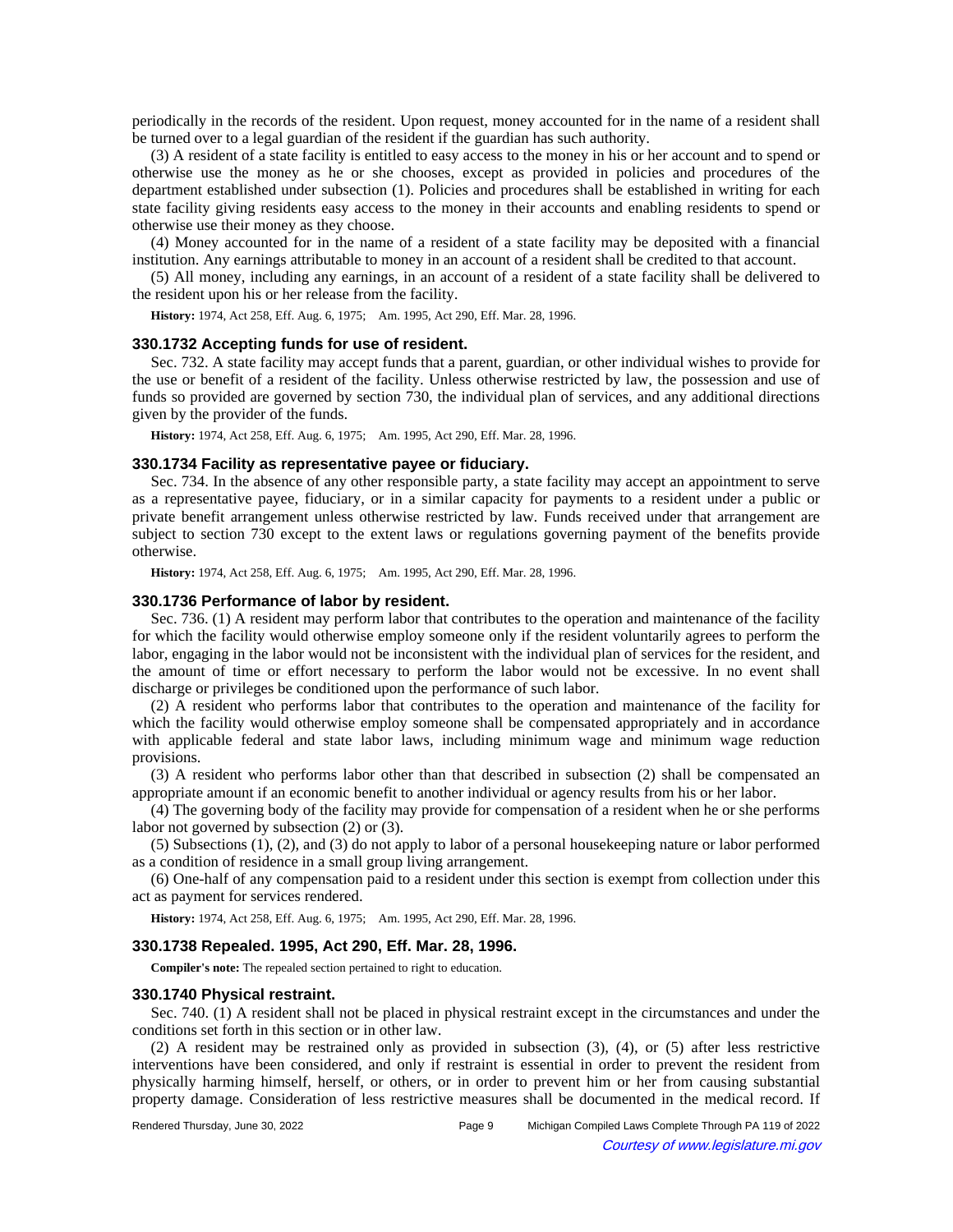restraint is essential in order to prevent the resident from physically harming himself, herself, or others, the resident may be physically held with no more force than is necessary to limit the resident's movement, until a restraint may be applied.

(3) A resident may be temporarily restrained for a maximum of 30 minutes without an order or authorization in an emergency. Immediately after imposition of the temporary restraint, a physician shall be contacted. If, after being contacted, the physician does not order or authorize the restraint, the restraint shall be removed.

(4) A resident may be restrained prior to examination pursuant to an authorization by a physician. An authorized restraint may continue only until a physician can personally examine the resident or for 2 hours, whichever is less. If it is not possible for the physician to examine the resident within 2 hours, a physician may reauthorize the restraint for another 2 hours. Authorized restraint may not continue for more than 4 hours.

(5) A resident may be restrained pursuant to an order by a physician made after personal examination of the resident. An ordered restraint shall continue only for that period of time specified in the order or for 8 hours, whichever is less.

(6) A restrained resident shall continue to receive food, shall be kept in sanitary conditions, shall be clothed or otherwise covered, shall be given access to toilet facilities, and shall be given the opportunity to sit or lie down.

(7) Restraints shall be removed every 2 hours for not less than 15 minutes unless medically contraindicated or whenever they are no longer essential in order to achieve the objective which justified their initial application.

(8) Each instance of restraint requires full justification for its application, and the results of each periodic examination shall be placed promptly in the record of the resident.

(9) If a resident is restrained repeatedly, the resident's individual plan of services shall be reviewed and modified to facilitate the reduction of the use of restraints.

History: 1974, Act 258, Eff. Aug. 6, 1975;-Am. 1995, Act 290, Eff. Mar. 28, 1996.

# **330.1742 Seclusion.**

Sec. 742. (1) Seclusion shall be used only in a hospital, a center, or a child caring institution licensed under 1973 PA 116, MCL 722.111 to 722.128. A resident placed in a hospital or center shall not be kept in seclusion except in the circumstances and under the conditions set forth in this section.

(2) A minor placed in a child caring institution shall not be placed or kept in seclusion except as provided in 1973 PA 116, MCL 722.111 to 722.128, or rules promulgated under that act.

(3) A resident may be placed in seclusion only as provided under subsection (4), (5), or (6) and only if it is essential in order to prevent the resident from physically harming others, or in order to prevent the resident from causing substantial property damage.

(4) Seclusion may be temporarily employed for a maximum of 30 minutes in an emergency without an authorization or an order. Immediately after the resident is placed in temporary seclusion, a physician shall be contacted. If, after being contacted, the physician does not authorize or order the seclusion, the resident shall be removed from seclusion.

(5) A resident may be placed in seclusion under an authorization by a physician. Authorized seclusion shall continue only until a physician can personally examine the resident or for 1 hour, whichever is less.

(6) A resident may be placed in seclusion under an order of a physician made after personal examination of the resident to determine if the ordered seclusion poses an undue health risk to the resident. Ordered seclusion shall continue only for that period of time specified in the order or for 8 hours, whichever is less. An order for a minor shall continue for a maximum of 4 hours.

(7) A secluded resident shall continue to receive food, shall remain clothed unless his or her actions make it impractical or inadvisable, shall be kept in sanitary conditions, and shall be provided a bed or similar piece of furniture unless his or her actions make it impractical or inadvisable.

(8) A secluded resident shall be released from seclusion whenever the circumstance that justified its use ceases to exist.

(9) Each instance of seclusion requires full justification for its use, and the results of each periodic examination shall be placed promptly in the record of the resident.

(10) If a resident is secluded repeatedly, the resident's individual plan of services shall be reviewed and modified to facilitate the reduced use of seclusion.

History: 1974, Act 258, Eff. Aug. 6, 1975;--Am. 1995, Act 290, Eff. Mar. 28, 1996;--Am. 1996, Act 588, Imd. Eff. Jan. 21, 1997; Am. 2004, Act 527, Imd. Eff. Jan. 3, 2005.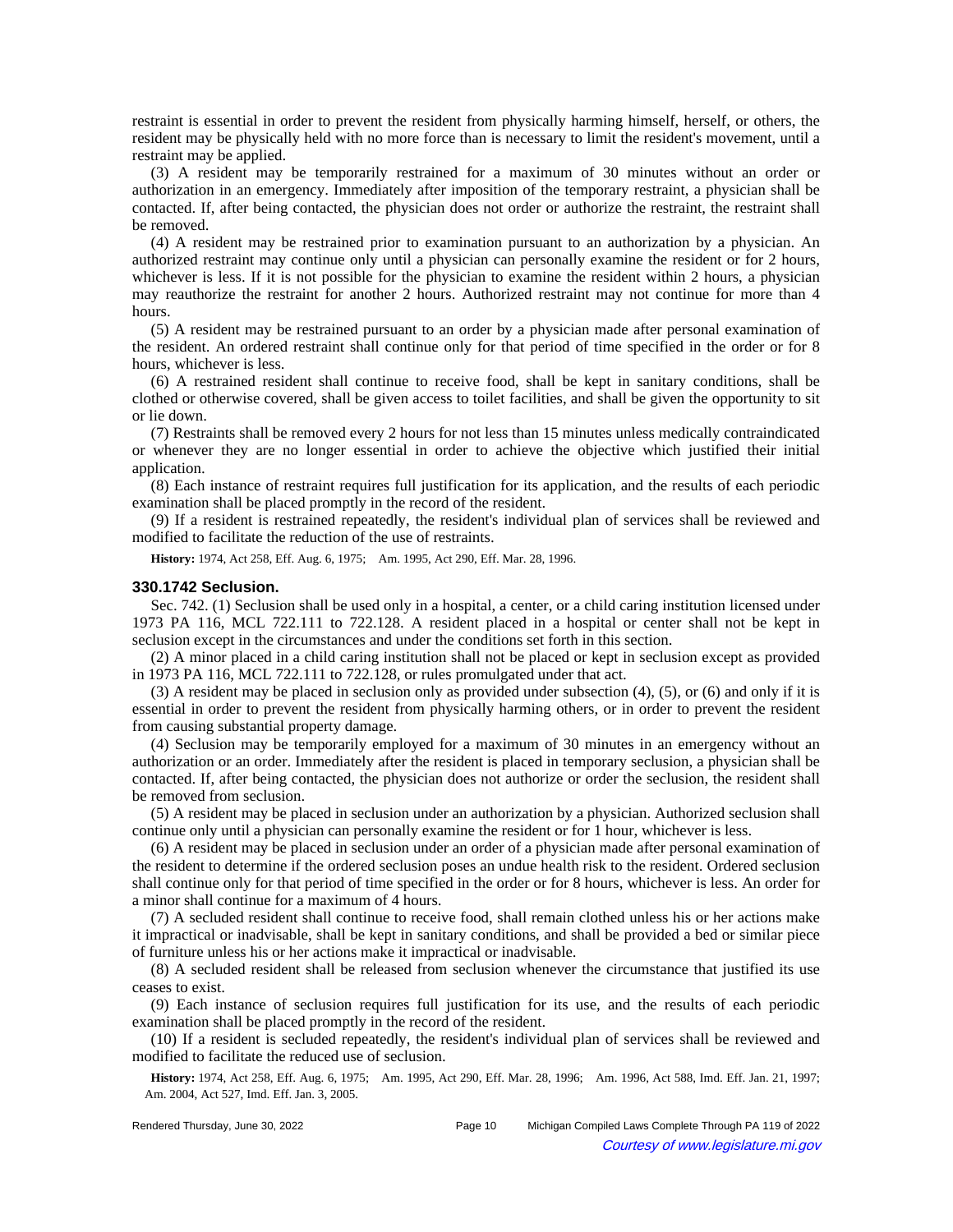### **330.1744 Freedom of movement.**

Sec. 744. (1) The freedom of movement of a recipient shall not be restricted more than is necessary to provide mental health services to him or her, to prevent injury to him or her or to others, or to prevent substantial property damage, except that security precautions appropriate to the condition and circumstances of an individual admitted by order of a criminal court or transferred as a sentence-serving convict from a penal institution may be taken.

(2) A restriction adopted under the authority of subsection (1), the date it expires, and justification for its adoption shall be promptly noted in the record of the recipient.

(3) A restriction adopted under the authority of subsection (1) shall be removed when the circumstance that justified its adoption ceases to exist.

History: 1974, Act 258, Eff. Aug. 6, 1975;-- Am. 1995, Act 290, Eff. Mar. 28, 1996.

#### **330.1746 Record.**

Sec. 746. (1) A complete record shall be kept current for each recipient of mental health services. The record shall at least include information pertinent to the services provided to the recipient, pertinent to the legal status of the recipient, required by this chapter or other provision of law, and required by rules or policies.

(2) The material in the record shall be confidential to the extent it is made confidential by section 748. **History:** 1974, Act 258, Eff. Aug. 6, 1975.

#### **330.1748 Confidentiality.**

Sec. 748. (1) Information in the record of a recipient, and other information acquired in the course of providing mental health services to a recipient, shall be kept confidential and is not open to public inspection. The information may be disclosed outside the department, community mental health services program, licensed facility, or contract provider, whichever is the holder of the record, only in the circumstances and under the conditions set forth in this section or section 748a.

(2) If information made confidential by this section is disclosed, the identity of the individual to whom it pertains shall be protected and shall not be disclosed unless it is germane to the authorized purpose for which disclosure was sought. When practicable, no other information shall be disclosed unless it is germane to the authorized purpose for which disclosure was sought.

(3) An individual receiving information made confidential by this section shall disclose the information to others only to the extent consistent with the authorized purpose for which the information was obtained.

(4) For case record entries made subsequent to March 28, 1996, information made confidential by this section shall be disclosed to an adult recipient, upon the recipient's request, if the recipient does not have a guardian and has not been adjudicated legally incompetent. The holder of the record shall comply with the adult recipient's request for disclosure as expeditiously as possible but in no event later than the earlier of 30 days after receipt of the request or, if the recipient is receiving treatment from the holder of the record, before the recipient is released from treatment.

(5) Except as otherwise provided in this section or section 748a, when requested, information made confidential by this section shall be disclosed only under 1 or more of the following circumstances:

(a) Under an order or a subpoena of a court of record or a subpoena of the legislature, unless the information is privileged by law.

(b) To a prosecuting attorney as necessary for the prosecuting attorney to participate in a proceeding governed by this act.

(c) To an attorney for the recipient, with the consent of the recipient, the recipient's guardian with authority to consent, or the parent with legal and physical custody of a minor recipient.

(d) If necessary in order to comply with another provision of law.

(e) To the department if the information is necessary in order for the department to discharge a responsibility placed upon it by law.

(f) To the office of the auditor general if the information is necessary for that office to discharge its constitutional responsibility.

(g) To a surviving spouse of the recipient or, if there is no surviving spouse, to the individual or individuals most closely related to the deceased recipient within the third degree of consanguinity as defined in civil law, for the purpose of applying for and receiving benefits.

(6) Except as otherwise provided in subsection (4), if consent is obtained from the recipient, the recipient's guardian with authority to consent, the parent with legal custody of a minor recipient, or the court-appointed personal representative or executor of the estate of a deceased recipient, information made confidential by this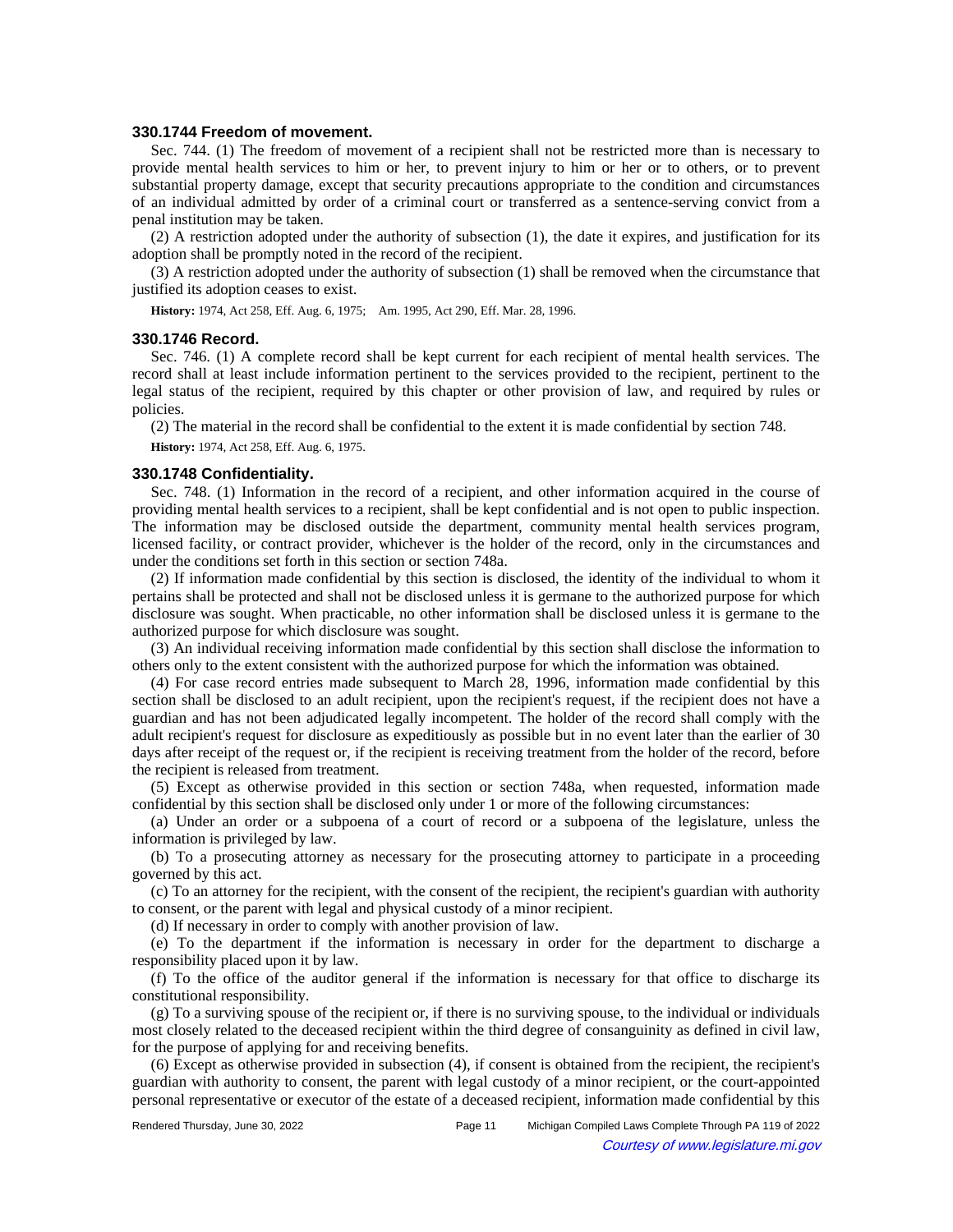section may be disclosed to all of the following:

(a) A provider of mental health services to the recipient.

(b) The recipient or his or her guardian or the parent of a minor recipient or another individual or agency unless in the written judgment of the holder the disclosure would be detrimental to the recipient or others.

(7) Information may be disclosed by the holder of the record under 1 or more of the following circumstances:

(a) As necessary in order for the recipient to apply for or receive benefits.

(b) As necessary for treatment, coordination of care, or payment for the delivery of mental health services, in accordance with the health insurance portability and accountability act of 1996, Public Law 104-191.

(c) As necessary for the purpose of outside research, evaluation, accreditation, or statistical compilation. The individual who is the subject of the information shall not be identified in the disclosed information unless the identification is essential in order to achieve the purpose for which the information is sought or if preventing the identification would clearly be impractical, but not if the subject of the information is likely to be harmed by the identification.

(d) To a provider of mental or other health services or a public agency, if there is a compelling need for disclosure based upon a substantial probability of harm to the recipient or other individuals.

(8) If required by federal law, the department or a community mental health services program or licensed facility shall grant a representative of the protection and advocacy system designated by the governor in compliance with section 931 access to the records of all of the following:

(a) A recipient, if the recipient, the recipient's guardian with authority to consent, or a minor recipient's parent with legal and physical custody of the recipient has consented to the access.

(b) A recipient, including a recipient who has died or whose location is unknown, if all of the following apply:

(*i*) Because of mental or physical condition, the recipient is unable to consent to the access.

(*ii*) The recipient does not have a guardian or other legal representative, or the recipient's guardian is the state.

(*iii*) The protection and advocacy system has received a complaint on behalf of the recipient or has probable cause to believe based on monitoring or other evidence that the recipient has been subject to abuse or neglect.

(c) A recipient who has a guardian or other legal representative if all of the following apply:

(*i*) A complaint has been received by the protection and advocacy system or there is probable cause to believe the health or safety of the recipient is in serious and immediate jeopardy.

(*ii*) Upon receipt of the name and address of the recipient's legal representative, the protection and advocacy system has contacted the representative and offered assistance in resolving the situation.

(*iii*) The representative has failed or refused to act on behalf of the recipient.

(9) The records, data, and knowledge collected for or by individuals or committees assigned a peer review function, including the review function under section 143a(1), are confidential, shall be used only for the purposes of peer review, are not public records, and are not subject to court subpoena. This subsection does not prevent disclosure of individual case records under this section.

(10) The holder of an individual's record, if authorized to release information for clinical purposes by the individual or the individual's guardian or a parent of a minor, shall release a copy of the entire medical and clinical record to the provider of mental health services.

History: 1974, Act 258, Eff. Aug. 6, 1975;—Am. 1982, Act 236, Imd. Eff. Sept. 22, 1982;—Am. 1986, Act 50, Imd. Eff. Mar. 17, 1986;-Am. 1987, Act 192, Imd. Eff. Dec. 2, 1987;-Am. 1990, Act 167, Imd. Eff. July 2, 1990;-Am. 1995, Act 290, Eff. Mar. 28, 1996;—Am. 1996, Act 588, Imd. Eff. Jan. 21, 1997;—Am. 1998, Act 497, Eff. Mar. 1, 1999;—Am. 2016, Act 559, Eff. Apr. 10, 2017.

# **330.1748a Child abuse or neglect investigation; request for mental health records and information; immunity from civil or administrative liability; imposition of duties under another statute.**

Sec. 748a. (1) If there is a compelling need for mental health records or information to determine whether child abuse or child neglect has occurred or to take action to protect a minor where there may be a substantial risk of harm, a family independence agency caseworker or administrator directly involved in the child abuse or neglect investigation shall notify a mental health professional that a child abuse or neglect investigation has been initiated involving a person who has received services from the mental health professional and shall request in writing mental health records and information that are pertinent to that investigation. Upon receipt of this notification and request, the mental health professional shall review all mental health records and information in the mental health professional's possession to determine if there are mental health records or information that is pertinent to that investigation. Within 14 days after receipt of a request made under this Rendered Thursday, June 30, 2022 Page 12 Michigan Compiled Laws Complete Through PA 119 of 2022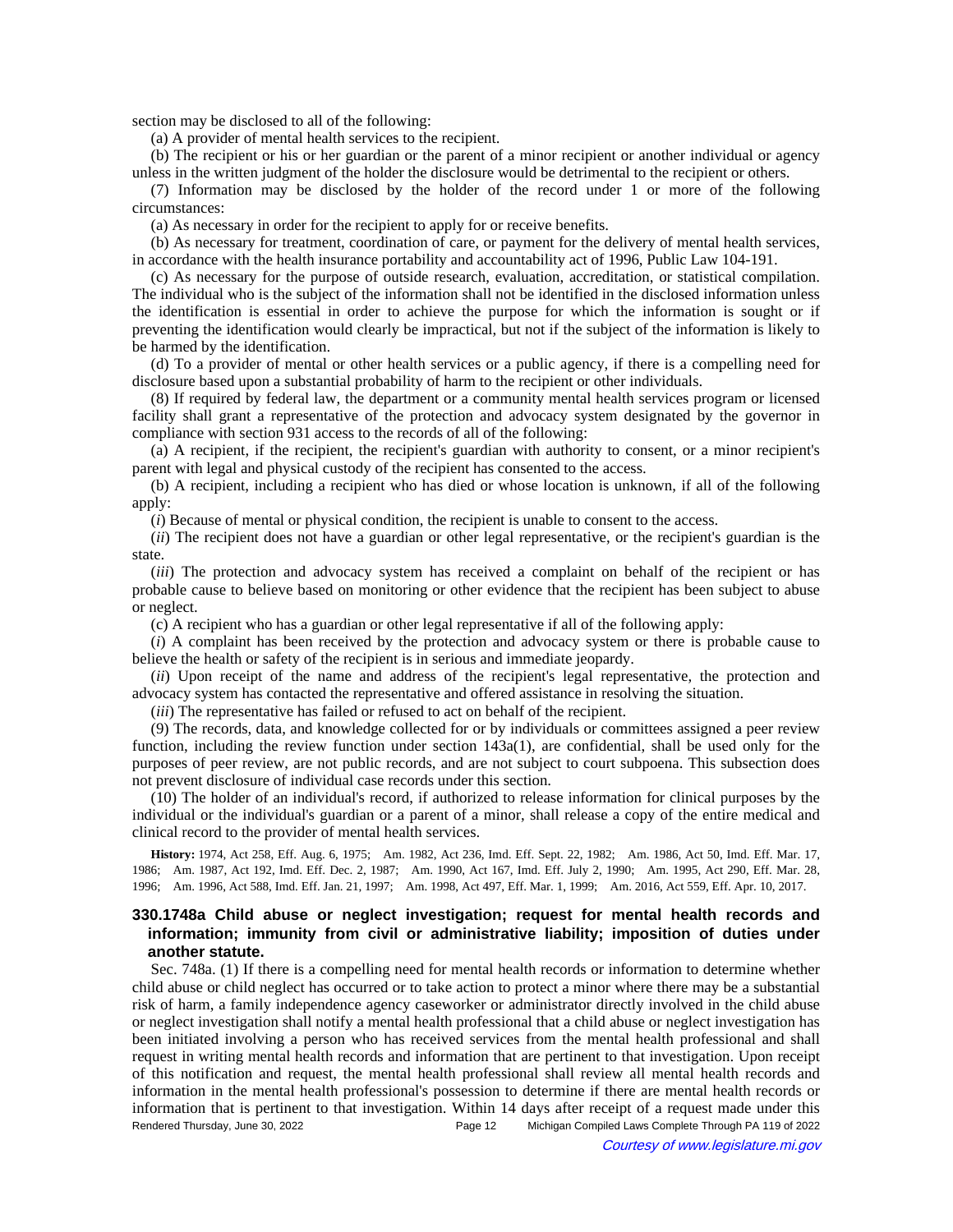subsection, the mental health professional shall release those pertinent mental health records and information to the caseworker or administrator directly involved in the child abuse or neglect investigation.

(2) The following privileges do not apply to mental health records or information to which access is given under this section:

(a) The physician-patient privilege created in section 2157 of the revised judicature act of 1961, 1961 PA 236, MCL 600.2157.

(b) The dentist-patient privilege created in section 16648 of the public health code, 1978 PA 368, MCL 333.16648.

(c) The licensed professional counselor-client and limited licensed counselor-client privilege created in section 18117 of the public health code, 1978 PA 368, MCL 333.18117.

(d) The psychologist-patient privilege created in section 18237 of the public health code, 1978 PA 368, MCL 333.18237.

(e) Any other health professional-patient privilege created or recognized by law.

(3) To the extent not protected by the immunity conferred by 1964 PA 170, MCL 691.1401 to 691.1415, an individual who in good faith gives access to mental health records or information under this section is immune from civil or administrative liability arising from that conduct, unless the conduct was gross negligence or willful and wanton misconduct.

(4) A duty under this act relating to child abuse and neglect does not alter a duty imposed under another statute, including the child protection law, 1975 PA 238, MCL 722.621 to 722.638, regarding the reporting or investigation of child abuse or neglect.

**History:** Add. 1998, Act 497, Eff. Mar. 1, 1999.

### **330.1749 Statement correcting or amending information.**

Sec. 749. A recipient, guardian, or parent of a minor recipient, after having gained access to treatment records, may challenge the accuracy, completeness, timeliness, or relevance of factual information in the recipient's record. The recipient, guardian, or parent of a minor recipient shall be allowed to insert into the record a statement correcting or amending the information at issue. The statement shall become part of the record.

**History:** Add. 1995, Act 290, Eff. Mar. 28, 1996.

## **330.1750 Privileged communications.**

Sec. 750. (1) Privileged communications shall not be disclosed in civil, criminal, legislative, or administrative cases or proceedings, or in proceedings preliminary to such cases or proceedings, unless the patient has waived the privilege, except in the circumstances set forth in this section.

(2) Privileged communications shall be disclosed upon request under 1 or more of the following circumstances:

(a) If the privileged communication is relevant to a physical or mental condition of the patient that the patient has introduced as an element of the patient's claim or defense in a civil or administrative case or proceeding or that, after the death of the patient, has been introduced as an element of the patient's claim or defense by a party to a civil or administrative case or proceeding.

(b) If the privileged communication is relevant to a matter under consideration in a proceeding governed by this act, but only if the patient was informed that any communications could be used in the proceeding.

(c) If the privileged communication is relevant to a matter under consideration in a proceeding to determine the legal competence of the patient or the patient's need for a guardian but only if the patient was informed that any communications made could be used in such a proceeding.

(d) In a civil action by or on behalf of the patient or a criminal action arising from the treatment of the patient against the mental health professional for malpractice.

(e) If the privileged communication was made during an examination ordered by a court, prior to which the patient was informed that a communication made would not be privileged, but only with respect to the particular purpose for which the examination was ordered.

(f) If the privileged communication was made during treatment that the patient was ordered to undergo to render the patient competent to stand trial on a criminal charge, but only with respect to issues to be determined in proceedings concerned with the competence of the patient to stand trial.

(3) In a proceeding in which subsections (1) and (2) prohibit disclosure of a communication made to a psychiatrist or psychologist in connection with the examination, diagnosis, or treatment of a patient, the fact that the patient has been examined or treated or undergone a diagnosis also shall not be disclosed unless that fact is relevant to a determination by a health care insurer, health care corporation, nonprofit dental care corporation, or health maintenance organization of its rights and liabilities under a policy, contract, or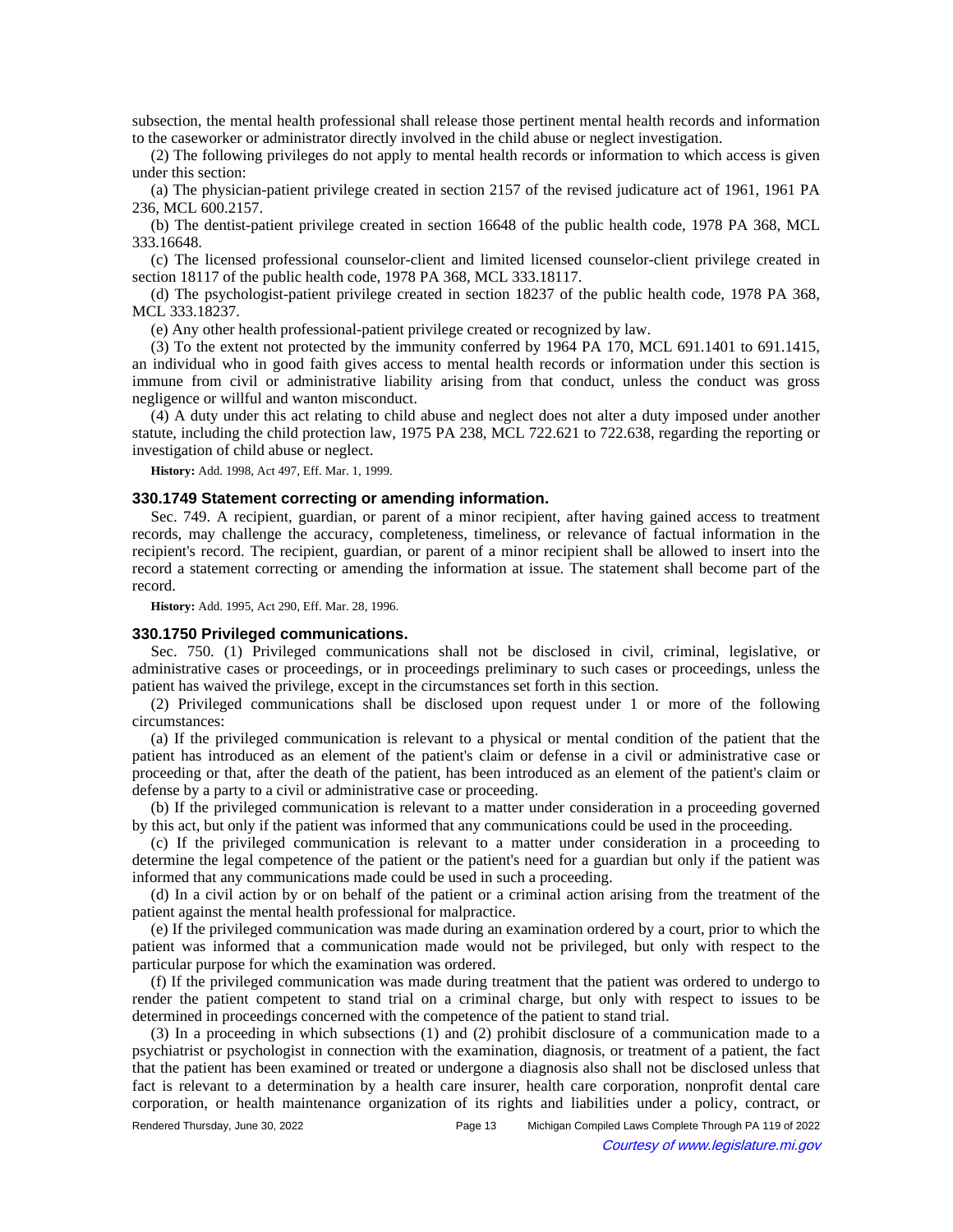certificate of insurance or health care benefits.

(4) Privileged communications may be disclosed under section 946 to comply with the duty set forth in that section.

History: 1974, Act 258, Eff. Aug. 6, 1975;—Am. 1984, Act 362, Eff. Mar. 29, 1985;—Am. 1989, Act 123, Eff. Sept. 1, 1989;—Am. 1995, Act 290, Eff. Mar. 28, 1996.

### **330.1752 Policies and procedures.**

Sec. 752. (1) The department, each community mental health services program, each licensed hospital, and each service provider under contract with the department, a community mental health services program, or a licensed hospital shall establish written policies and procedures concerning recipient rights and the operation of an office of recipient rights. The policies and procedures shall provide a mechanism for prompt reporting, review, investigation, and resolution of apparent or suspected violations of the rights guaranteed by this chapter, shall be consistent with this chapter and chapter 7a, and shall be designed to protect recipients from, and prevent repetition of, violations of rights guaranteed by this chapter and chapter 7a. The policies and procedures shall include, at a minimum, all of the following:

- (a) Complaint and appeal processes.
- (b) Consent to treatment and services.
- (c) Sterilization, contraception, and abortion.
- (d) Fingerprinting, photographing, audiotaping, and use of 1-way glass.
- (e) Abuse and neglect, including detailed categories of type and severity.
- (f) Confidentiality and disclosure.
- (g) Treatment by spiritual means.
- (h) Qualifications and training for recipient rights staff.
- (i) Change in type of treatment.
- (j) Medication procedures.
- (k) Use of psychotropic drugs.
- (*l*) Use of restraint.
- (m) Right to be treated with dignity and respect.
- (n) Least restrictive setting.
- (o) Services suited to condition.
- (p) Policies and procedures that address all of the following matters with respect to residents:
- (*i*) Right to entertainment material, information, and news.
- (*ii*) Comprehensive examinations.
- (*iii*) Property and funds.
- (*iv*) Freedom of movement.
- (*v*) Resident labor.
- (*vi*) Communication and visits.
- (*vii*) Use of seclusion.

(2) All policies and procedures required by this section shall be established within 12 months after the effective date of the amendatory act that added section 753.

History: 1974, Act 258, Eff. Aug. 6, 1975;-Am. 1995, Act 290, Eff. Mar. 28, 1996.

### **330.1753 Recipient rights system; review by department.**

Sec. 753. The department shall review the recipient rights system of each community mental health services program in accordance with standards established under section 232a, to ensure a uniformly high standard of recipient rights protection throughout the state. For purposes of certification review, the department shall have access to all information pertaining to the rights protections system of the community mental health services program.

**History:** Add. 1995, Act 290, Eff. Mar. 28, 1996.

# **330.1754 State office of recipient rights; establishment by department; selection of director; powers and authority of state office of recipient rights.**

Sec. 754. (1) The department shall establish a state office of recipient rights subordinate only to the director.

(2) The department shall ensure all of the following:

(a) The process for funding the state office of recipient rights includes a review of the funding by the state recipient rights advisory committee.

(b) The state office of recipient rights will be protected from pressures that could interfere with the

Rendered Thursday, June 30, 2022 Page 14 Michigan Compiled Laws Complete Through PA 119 of 2022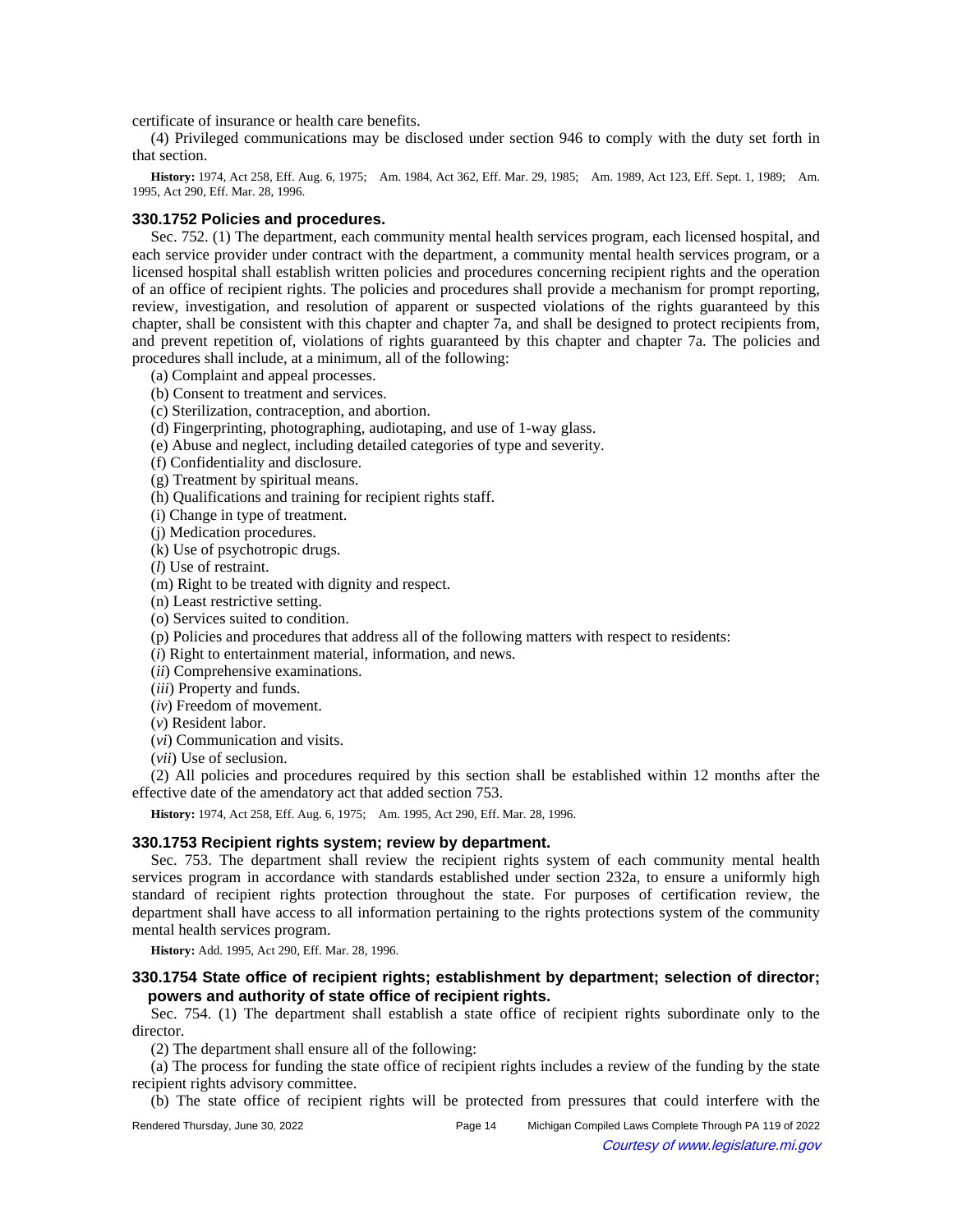impartial, even-handed, and thorough performance of its duties.

(c) The state office of recipient rights will have unimpeded access to all of the following:

(*i*) All programs and services operated by or under contract with the department except where other recipient rights systems authorized by this act exist.

(*ii*) All staff employed by or under contract with the department.

(*iii*) All evidence necessary to conduct a thorough investigation or to fulfill its monitoring function.

(d) Staff of the state office of recipient rights receive training each year in recipient rights protection.

(e) Each contract between the department and a provider requires both of the following:

(*i*) That the provider and his or her employees receive annual training in recipient rights protection.

(*ii*) That recipients will be protected from rights violations while they are receiving services under the contract.

(f) Technical assistance and training in recipient rights protection are available to all community mental health services programs and other mental health service providers subject to this act.

(3) The department shall endeavor to ensure all of the following:

(a) The state office of recipient rights has sufficient staff and other resources necessary to perform the duties described in this section.

(b) Complainants, staff of the state office of recipient rights, and any staff acting on behalf of a recipient will be protected from harassment or retaliation resulting from recipient rights activities.

(c) Appropriate remedial action is taken to resolve violations of rights and notify the complainants of substantiated violations in a manner that does not violate employee rights.

(4) After consulting with the state recipient rights advisory committee, the department director shall select a director of the state office of recipient rights who has the education, training, and experience to fulfill the responsibilities of the office. The department director shall not replace or dismiss the director of the state office of recipient rights without first consulting the state recipient rights advisory committee. The director of the state office of recipient rights shall have no direct service responsibility. The director of the state office of recipient rights shall report directly and solely to the department director. The department director shall not delegate his or her responsibility under this subsection.

(5) The state office of recipient rights may do all of the following:

- (a) Investigate apparent or suspected violations of the rights guaranteed by this chapter.
- (b) Resolve disputes relating to violations.
- (c) Act on behalf of recipients to obtain appropriate remedies for any apparent violations.
- (d) Apply for and receive grants, gifts, and bequests to effectuate any purpose of this chapter.
- (6) The state office of recipient rights shall do all of the following:

(a) Ensure that recipients, parents of minor recipients, and guardians or other legal representatives have access to summaries of the rights guaranteed by this chapter and chapter 7a and are notified of those rights in an understandable manner, both at the time services are requested and periodically during the time services are provided to the recipient.

(b) Ensure that the telephone number and address of the office of recipient rights and the names of rights officers are conspicuously posted in all service sites.

(c) Maintain a record system for all reports of apparent or suspected rights violations received, including a mechanism for logging in all complaints and a mechanism for secure storage of all investigative documents and evidence.

(d) Initiate actions that are appropriate and necessary to safeguard and protect rights guaranteed by this chapter to recipients of services provided directly by the department or by its contract providers other than community mental health services programs.

(e) Receive reports of apparent or suspected violations of rights guaranteed by this chapter. The state office of recipient rights shall refer reports of apparent or suspected rights violations to the recipient rights office of the appropriate provider to be addressed by the provider's internal rights protection mechanisms. The state office shall intervene as necessary to act on behalf of recipients in situations in which the director of the department considers the rights protection system of the provider to be out of compliance with this act and rules promulgated under this act.

(f) Upon request, advise recipients of the process by which a rights complaint or appeal may be made and assist recipients in preparing written rights complaints and appeals.

(g) Advise recipients that there are advocacy organizations available to assist recipients in preparing written rights complaints and appeals and offer to refer recipients to those organizations.

(h) Upon receipt of a complaint, advise the complainant of the complaint process, appeal process, and mediation option.

(i) Ensure that each service site operated by the department or by a provider under contract with the Rendered Thursday, June 30, 2022<br>Page 15 Michigan Compiled Laws Complete Through PA 119 of 2022 Michigan Compiled Laws Complete Through PA 119 of 2022 Courtesy of www.legislature.mi.gov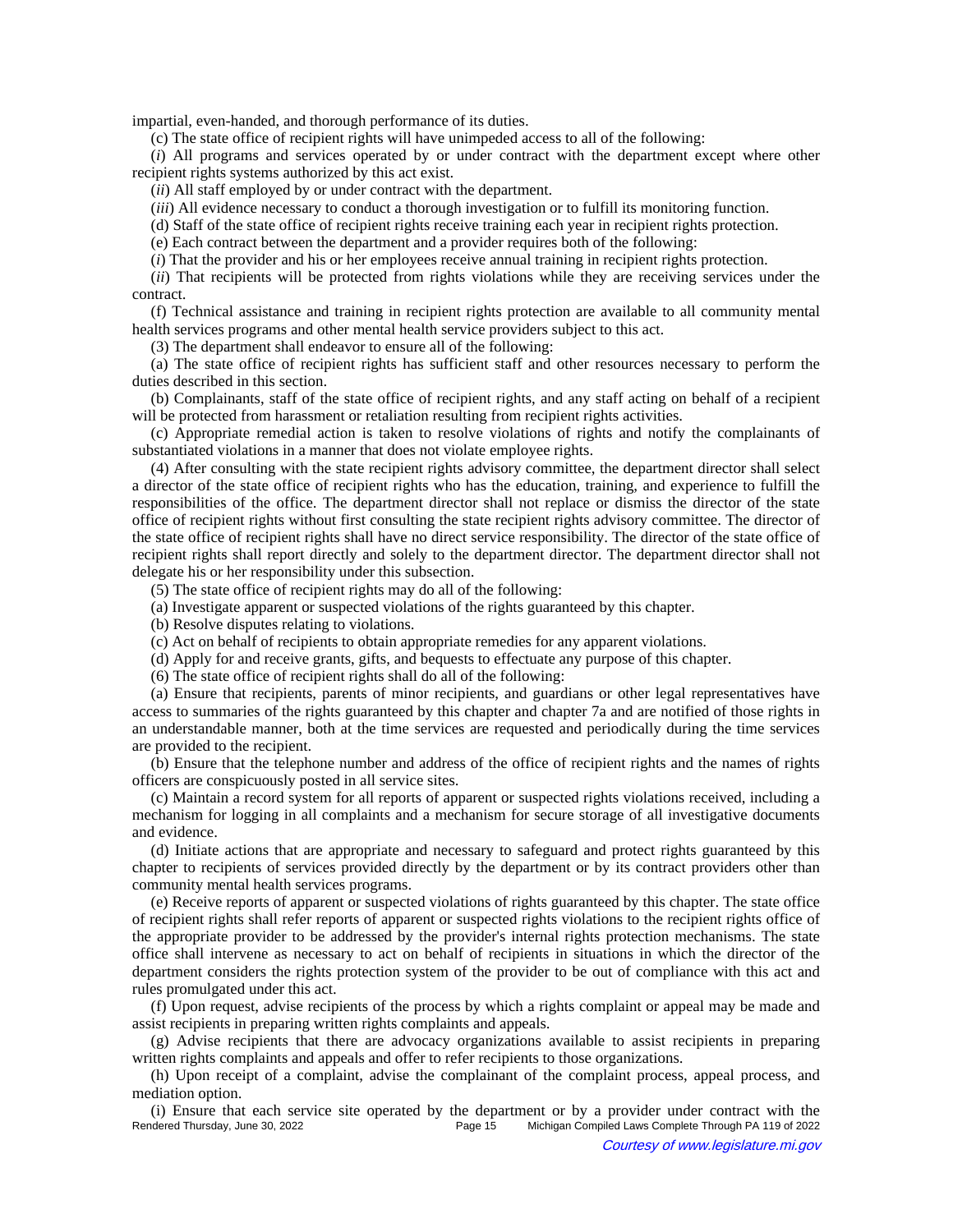department, other than a community mental health services program, is visited by recipient rights staff with the frequency necessary for protection of rights but in no case less than annually.

(j) Ensure that all individuals employed by the department receive department-approved training related to recipient rights protection before or within 30 days after being employed.

(k) Ensure that all reports of apparent or suspected violations of rights within state facilities or programs operated by providers under contract with the department other than community mental health services programs are investigated in accordance with section 778 and that those reports that do not warrant investigation are recorded in accordance with subdivision (c).

(*l*) Review semiannual statistical rights data submitted by community mental health services programs and licensed hospitals to determine trends and patterns in the protection of recipient rights in the public mental health system and provide a summary of the data to community mental health services programs and to the director of the department.

(m) Serve as consultant to the director in matters related to recipient rights.

(n) At least quarterly, provide summary complaint data consistent with the annual report required in subdivision (o), together with a summary of remedial action taken on substantiated complaints, to the department and the state recipient rights advisory committee.

(o) Submit to the department director and to the committees and subcommittees of the legislature with legislative oversight of mental health matters, for availability to the public, an annual report on the current status of recipient rights for the state. The report shall be submitted not later than March 31 of each year for the preceding fiscal year. The annual report shall include, at a minimum, all of the following:

(*i*) Summary data by type or category regarding the rights of recipients receiving services from the department including the number of complaints received by each state facility and other state-operated placement agency, the number of reports filed, and the number of reports investigated.

(*ii*) The number of substantiated rights violations by category and by state facility.

(*iii*) The remedial actions taken on substantiated rights violations by category and by state facility.

(*iv*) Training received by staff of the state office of recipient rights.

(*v*) Training provided by the state office of recipient rights to staff of contract providers.

(*vi*) Outcomes of assessments of the recipient rights system of each community mental health services program.

(*vii*) Identification of patterns and trends in rights protection in the public mental health system in this state.

(*viii*) Review of budgetary issues including staffing and financial resources.

(*ix*) Summary of the results of any consumer satisfaction surveys conducted.

(*x*) Recommendations to the department.

(p) Provide education and training to its recipient rights advisory committee and its recipient rights appeals committee.

History: 1974, Act 258, Eff. Aug. 6, 1975;—Am. 1995, Act 290, Eff. Mar. 28, 1996;—Am. 2006, Act 604, Imd. Eff. Jan. 3, 2007.

**Administrative rules:** R 330.1001 et seq. of the Michigan Administrative Code.

# **330.1755 Office of recipient rights; establishment by community mental health services program and hospital.**

Sec. 755. (1) Each community mental health services program and each licensed hospital shall establish an office of recipient rights subordinate only to the executive director or hospital director.

(2) Each community mental health services program and each licensed hospital shall ensure all of the following:

(a) Education and training in recipient rights policies and procedures are provided to its recipient rights advisory committee and its recipient rights appeals committee.

(b) The process for funding the office of recipient rights includes a review of the funding by the recipient rights advisory committee.

(c) The office of recipient rights will be protected from pressures that could interfere with the impartial, even-handed, and thorough performance of its duties.

(d) The office of recipient rights will have unimpeded access to all of the following:

(*i*) All programs and services operated by or under contract with the community mental health services program or licensed hospital.

(*ii*) All staff employed by or under contract with the community mental health services program or licensed hospital.

(*iii*) All evidence necessary to conduct a thorough investigation or to fulfill its monitoring function.

(e) Staff of the office of recipient rights receive training each year in recipient rights protection.

Michigan Compiled Laws Complete Through PA 119 of 2022 Courtesy of www.legislature.mi.gov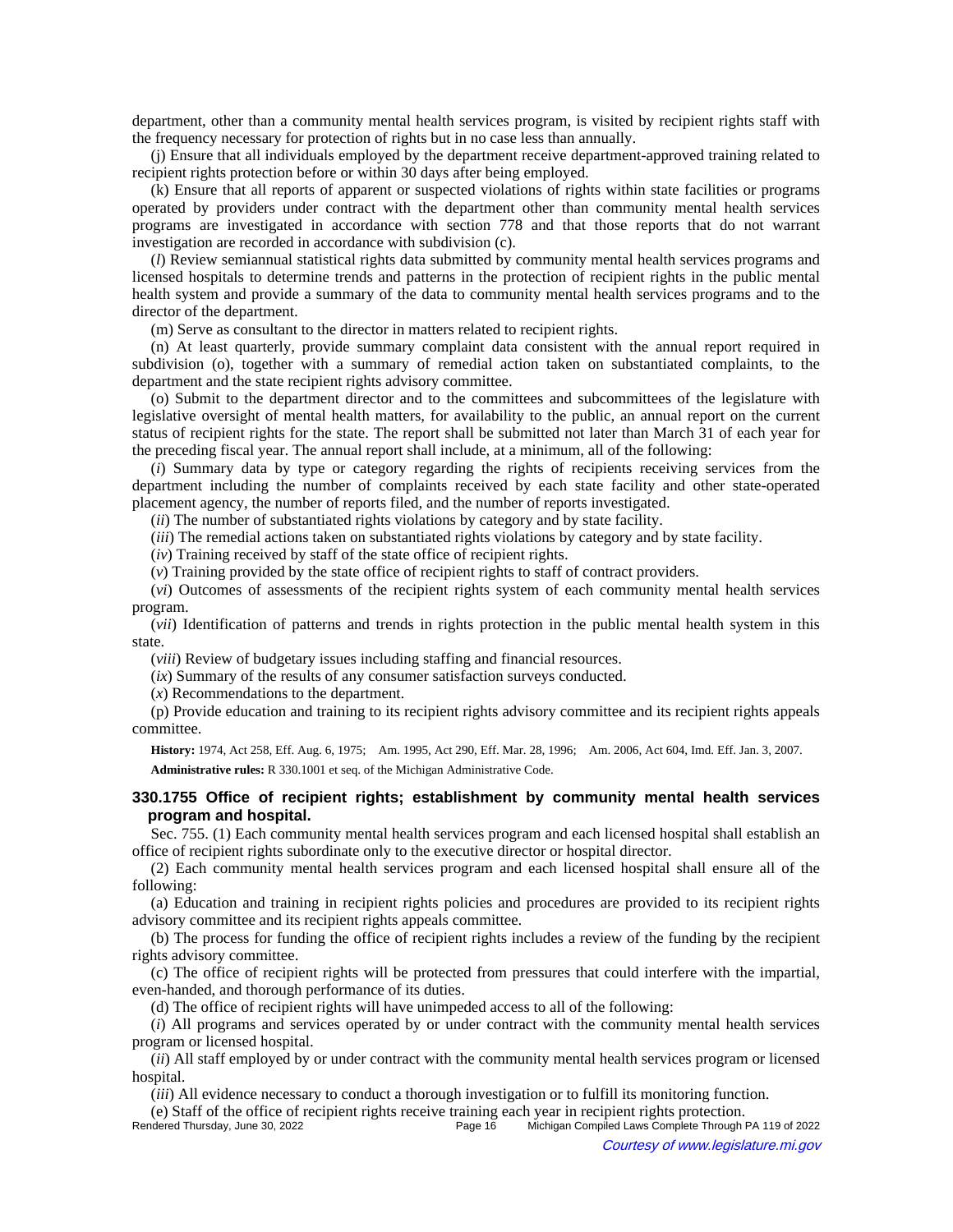(f) Each contract between the community mental health services program or licensed hospital and a provider requires both of the following:

(*i*) That the provider and his or her employees receive recipient rights training.

(*ii*) That recipients will be protected from rights violations while they are receiving services under the contract.

(3) Each community mental health services program and each licensed hospital shall endeavor to ensure all of the following:

(a) Complainants, staff of the office of recipient rights, and any staff acting on behalf of a recipient will be protected from harassment or retaliation resulting from recipient rights activities and that appropriate disciplinary action will be taken if there is evidence of harassment or retaliation.

(b) Appropriate remedial action is taken to resolve violations of rights and notify the complainants of substantiated violations in a manner that does not violate employee rights.

(4) The executive director or hospital director shall select a director of the office of recipient rights who has the education, training, and experience to fulfill the responsibilities of the office. The executive director shall not select, replace, or dismiss the director of the office of recipient rights without first consulting the recipient rights advisory committee. The director of the office of recipient rights shall have no direct clinical service responsibility.

(5) Each office of recipient rights established under this section shall do all of the following:

(a) Provide or coordinate the protection of recipient rights for all directly operated or contracted services.

(b) Ensure that recipients, parents of minor recipients, and guardians or other legal representatives have access to summaries of the rights guaranteed by this chapter and chapter 7a and are notified of those rights in an understandable manner, both at the time services are initiated and periodically during the time services are provided to the recipient.

(c) Ensure that the telephone number and address of the office of recipient rights and the names of rights officers are conspicuously posted in all service sites.

(d) Maintain a record system for all reports of apparent or suspected rights violations received within the community mental health services program system or the licensed hospital system, including a mechanism for logging in all complaints and a mechanism for secure storage of all investigative documents and evidence.

(e) Ensure that each service site is visited with the frequency necessary for protection of rights but in no case less than annually.

(f) Ensure that all individuals employed by the community mental health services program, contract agency, or licensed hospital receive training related to recipient rights protection before or within 30 days after being employed.

(g) Review the recipient rights policies and the rights system of each provider of mental health services under contract with the community mental health services program or licensed hospital to ensure that the rights protection system of each provider is in compliance with this act and is of a uniformly high standard.

(h) Serve as consultant to the executive director or hospital director and to staff of the community mental health services program or licensed hospital in matters related to recipient rights.

(i) Ensure that all reports of apparent or suspected violations of rights within the community mental health services program system or licensed hospital system are investigated in accordance with section 778 and that those reports that do not warrant investigation are recorded in accordance with subdivision (d).

(j) Semiannually provide summary complaint data consistent with the annual report required in subsection (6), together with a summary of remedial action taken on substantiated complaints by category, to the department and to the recipient rights advisory committee of the community mental health services program or licensed hospital.

(6) The executive director or hospital director shall submit to the board of the community mental health services program or the governing board of the licensed hospital and the department an annual report prepared by the office of recipient rights on the current status of recipient rights in the community mental health services program system or licensed hospital system and a review of the operations of the office of recipient rights. The report shall be submitted not later than December 30 of each year for the preceding fiscal year or period specified in contract. The annual report shall include, at a minimum, all of the following:

(a) Summary data by category regarding the rights of recipients receiving services from the community mental health services program or licensed hospital including complaints received, the number of reports filed, and the number of reports investigated by provider.

(b) The number of substantiated rights violations by category and provider.

(c) The remedial actions taken on substantiated rights violations by category and provider.

(d) Training received by staff of the office of recipient rights.

(e) Training provided by the office of recipient rights to contract providers. Michigan Compiled Laws Complete Through PA 119 of 2022 Courtesy of www.legislature.mi.gov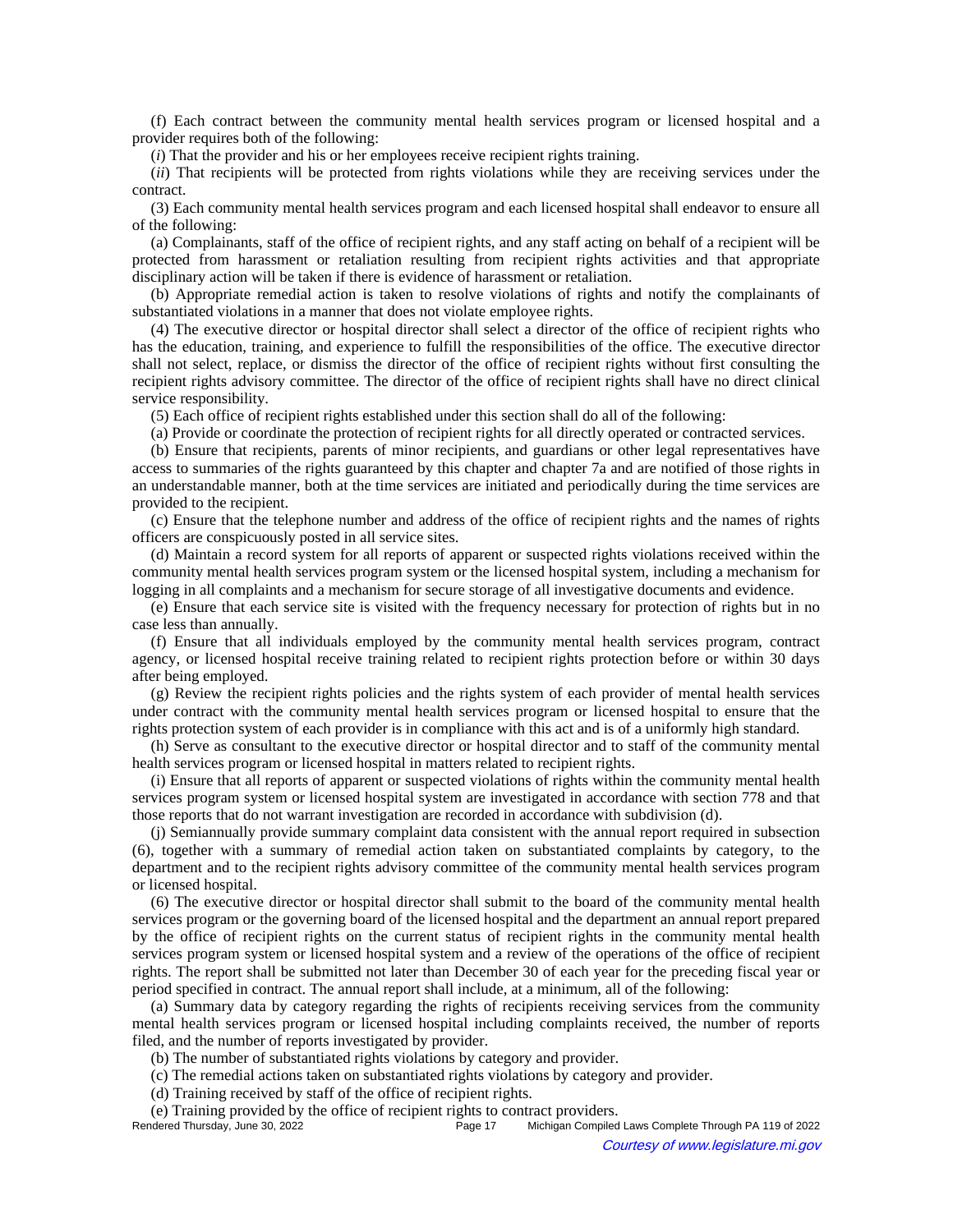(f) Desired outcomes established for the office of recipient rights and progress toward these outcomes.

(g) Recommendations to the community mental health services program board or licensed hospital governing board.

**History:** Add. 1995, Act 290, Eff. Mar. 28, 1996.

# **330.1756 State recipient rights advisory committee; appointment by director.**

Sec. 756. (1) The director shall appoint a 12-member state recipient rights advisory committee. The membership of the committee shall be broadly based so as to best represent the varied perspectives of department staff, government officials, attorneys, community mental health services program staff, private providers, recipients, and recipient interest groups. At least 1/3 of the membership of the state recipient rights advisory committee shall be primary consumers or family members, and of that 1/3, at least 2 shall be primary consumers. In appointing members to the advisory committee, the director shall consider the recommendations of the director of the state office of recipient rights and individuals who are members of the recipient rights advisory committee.

(2) The state recipient rights advisory committee shall do all of the following:

(a) Meet at least quarterly, or more frequently as necessary, to carry out its responsibilities.

(b) Maintain a current list of members' names to be made available to individuals upon request.

(c) Maintain a current list of categories represented, to be made available to individuals upon request.

(d) Protect the state office of recipient rights from pressures that could interfere with the impartial, even-handed, and thorough performance of its functions.

(e) Recommend to the director of the department candidates for the position of director of the state office of recipient rights and consult with the director regarding any proposed dismissal of the director of the state office of recipient rights.

(f) Serve in an advisory capacity to the director of the department and the director of the state office of recipient rights.

(g) Review and provide comments on the report submitted by the state office of recipient rights to the department under section 754.

(3) Meetings of the state recipient rights advisory committee are subject to the open meetings act, Act No. 267 of the Public Acts of 1976, being sections 15.261 to 15.275 of the Michigan Compiled Laws. Minutes shall be maintained and made available to individuals upon request.

**History:** Add. 1995, Act 290, Eff. Mar. 28, 1996.

# **330.1757 Recipient rights advisory committee; appointment by community mental health services program board.**

Sec. 757. (1) The board of each community mental health services program shall appoint a recipient rights advisory committee consisting of at least 6 members. The membership of the committee shall be broadly based so as to best represent the varied perspectives of the community mental health services program's geographic area. At least 1/3 of the membership shall be primary consumers or family members, and of that 1/3, at least 1/2 shall be primary consumers.

(2) The recipient rights advisory committee shall do all of the following:

(a) Meet at least semiannually or as necessary to carry out its responsibilities.

(b) Maintain a current list of members' names to be made available to individuals upon request.

(c) Maintain a current list of categories represented to be made available to individuals upon request.

(d) Protect the office of recipient rights from pressures that could interfere with the impartial, even-handed, and thorough performance of its functions.

(e) Recommend candidates for director of the office of recipient rights to the executive director, and consult with the executive director regarding any proposed dismissal of the director of the office of recipient rights.

(f) Serve in an advisory capacity to the executive director and the director of the office of recipient rights.

(g) Review and provide comments on the report submitted by the executive director to the community mental health services program board under section 755.

(h) If designated by the board of the community mental health services program, serve as the appeals committee for a recipient's appeal under section 784.

(i) Meetings of the recipient rights advisory committee are subject to the open meetings act, Act No. 267 of the Public Acts of 1976, being sections 15.261 to 15.275 of the Michigan Compiled Laws. Minutes shall be maintained and made available to individuals upon request.

**History:** Add. 1995, Act 290, Eff. Mar. 28, 1996.